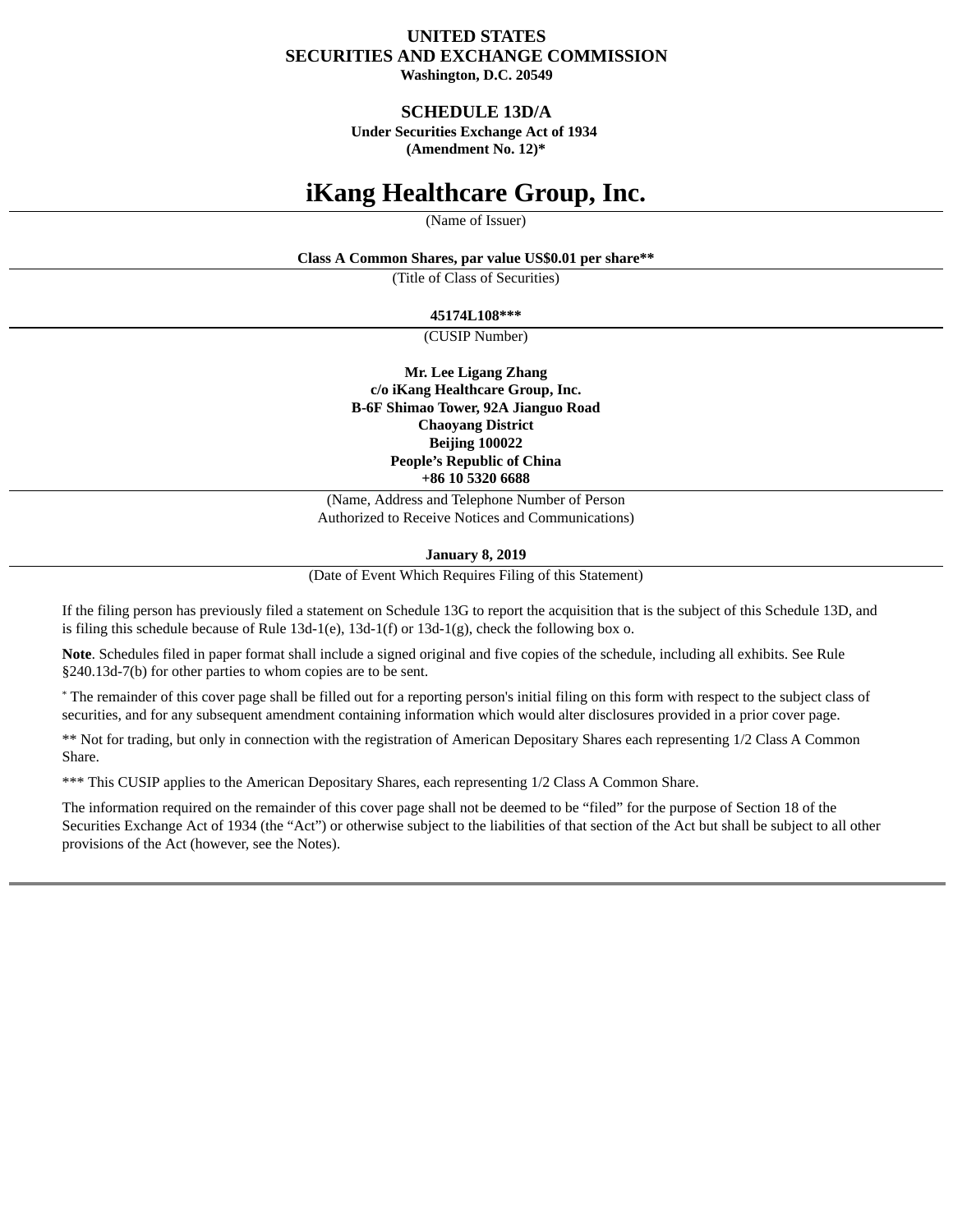## **CUSIP No. 45174L108 13D/A**

| $\mathbf{1}$                                                                               | Name of Reporting Persons<br>I.R.S. Identification Nos. of Above Persons (Entities Only)<br>Lee Ligang Zhang |                     |                                                                                          |  |  |
|--------------------------------------------------------------------------------------------|--------------------------------------------------------------------------------------------------------------|---------------------|------------------------------------------------------------------------------------------|--|--|
| 2                                                                                          |                                                                                                              |                     | Check the Appropriate Box if a Member of a Group                                         |  |  |
|                                                                                            | (a)<br>o                                                                                                     |                     |                                                                                          |  |  |
| 3                                                                                          | (b)                                                                                                          | <b>SEC Use Only</b> | o                                                                                        |  |  |
| 4                                                                                          | Source of Funds<br>00                                                                                        |                     |                                                                                          |  |  |
| 5                                                                                          |                                                                                                              |                     | Check Box if Disclosure of Legal Proceedings Is Required Pursuant to Item 2(d) or 2(e) o |  |  |
| 6                                                                                          | Citizenship or Place of Organization<br>People's Republic of China                                           |                     |                                                                                          |  |  |
|                                                                                            |                                                                                                              | 7                   | Sole Voting Power<br>0                                                                   |  |  |
| Number of<br><b>Shares</b><br>Beneficially<br>Owned by<br>Each<br>Reporting<br>Person With |                                                                                                              | 8                   | <b>Shared Voting Power</b><br>0                                                          |  |  |
|                                                                                            |                                                                                                              | 9                   | Sole Dispositive Power<br>0                                                              |  |  |
|                                                                                            |                                                                                                              | 10                  | <b>Shared Dispositive Power</b><br>$\boldsymbol{0}$                                      |  |  |
| 11                                                                                         | Aggregate Amount Beneficially Owned by Each Reporting Person<br>$\boldsymbol{0}$                             |                     |                                                                                          |  |  |
| 12                                                                                         | Check Box if the Aggregate Amount in Row (11) Excludes Certain Shares o                                      |                     |                                                                                          |  |  |
| 13                                                                                         | Percent of Class Represented by Amount in Row (11)<br>$\boldsymbol{0}$                                       |                     |                                                                                          |  |  |
| 14                                                                                         | Type of Reporting Person<br>IN                                                                               |                     |                                                                                          |  |  |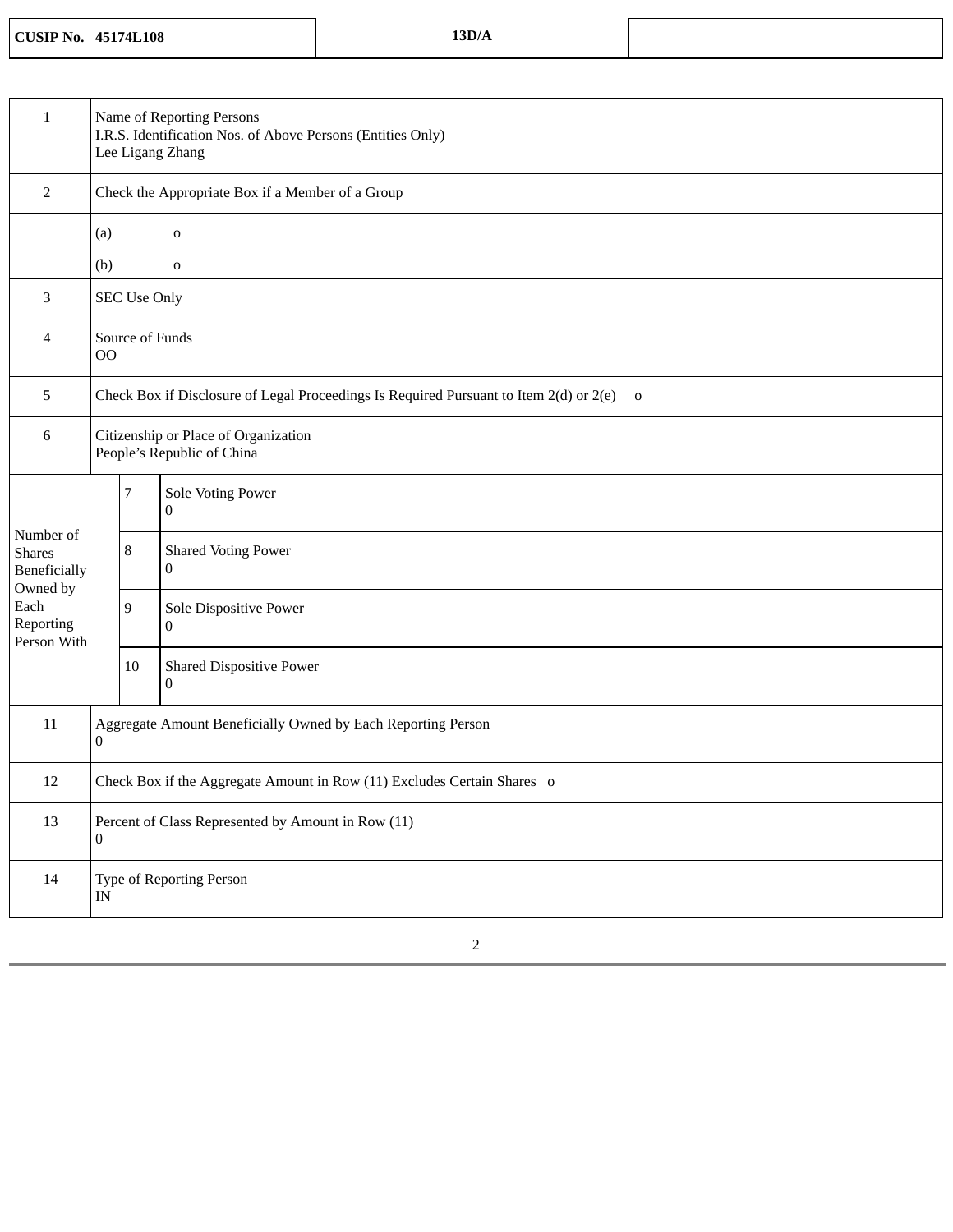**CUSIP No. 45174L108 13D/A**

| $\mathbf{1}$                                                                                      |                                                                         | Name of Reporting Persons<br>I.R.S. Identification Nos. of Above Persons (Entities Only)<br>Time Intelligent Finance Limited |                                                                                          |  |  |
|---------------------------------------------------------------------------------------------------|-------------------------------------------------------------------------|------------------------------------------------------------------------------------------------------------------------------|------------------------------------------------------------------------------------------|--|--|
| 2                                                                                                 |                                                                         |                                                                                                                              | Check the Appropriate Box if a Member of a Group                                         |  |  |
|                                                                                                   | (a)                                                                     |                                                                                                                              | 0                                                                                        |  |  |
|                                                                                                   | (b)                                                                     |                                                                                                                              | $\mathbf 0$                                                                              |  |  |
| 3                                                                                                 |                                                                         | <b>SEC Use Only</b>                                                                                                          |                                                                                          |  |  |
| 4                                                                                                 | 00                                                                      | Source of Funds                                                                                                              |                                                                                          |  |  |
| 5                                                                                                 |                                                                         |                                                                                                                              | Check Box if Disclosure of Legal Proceedings Is Required Pursuant to Item 2(d) or 2(e) o |  |  |
| 6                                                                                                 | Citizenship or Place of Organization<br>British Virgin Islands          |                                                                                                                              |                                                                                          |  |  |
|                                                                                                   |                                                                         | 7                                                                                                                            | Sole Voting Power<br>$\mathbf{0}$                                                        |  |  |
| Number of<br><b>Shares</b><br><b>Beneficially</b><br>Owned by<br>Each<br>Reporting<br>Person With |                                                                         | 8                                                                                                                            | <b>Shared Voting Power</b><br>$\boldsymbol{0}$                                           |  |  |
|                                                                                                   |                                                                         | 9                                                                                                                            | Sole Dispositive Power<br>$\mathbf{0}$                                                   |  |  |
|                                                                                                   |                                                                         | 10                                                                                                                           | <b>Shared Dispositive Power</b><br>0                                                     |  |  |
| 11                                                                                                | Aggregate Amount Beneficially Owned by Each Reporting Person<br>0       |                                                                                                                              |                                                                                          |  |  |
| 12                                                                                                | Check Box if the Aggregate Amount in Row (11) Excludes Certain Shares o |                                                                                                                              |                                                                                          |  |  |
| 13                                                                                                | Percent of Class Represented by Amount in Row (11)<br>$\boldsymbol{0}$  |                                                                                                                              |                                                                                          |  |  |
| 14                                                                                                | Type of Reporting Person<br>CO                                          |                                                                                                                              |                                                                                          |  |  |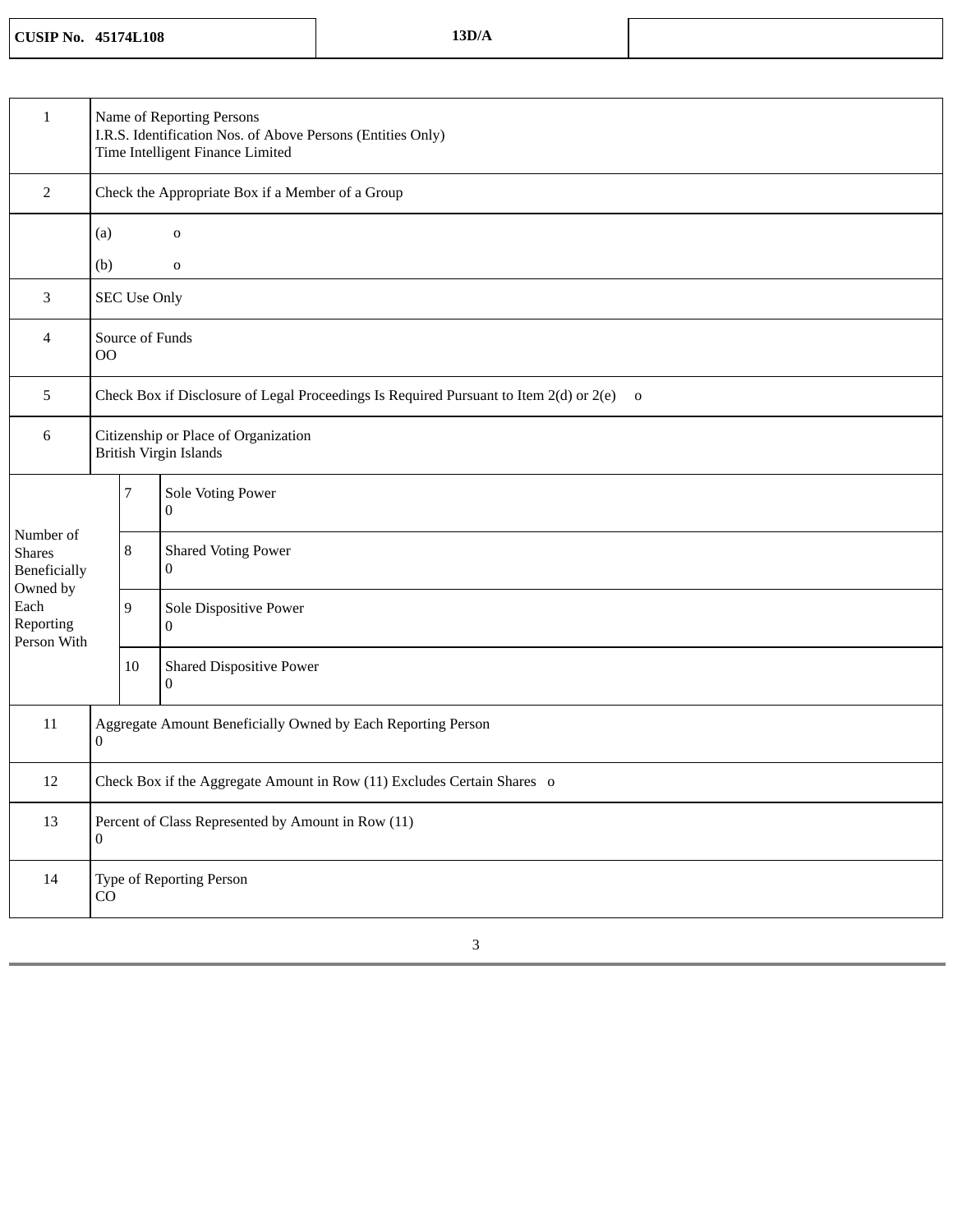**CUSIP No. 81783J 101 13D/A**

| $\mathbf{1}$                                           | Name of Reporting Persons<br>I.R.S. Identification Nos. of Above Persons (Entities Only)<br>ShanghaiMed, Inc. |                     |                                                     |
|--------------------------------------------------------|---------------------------------------------------------------------------------------------------------------|---------------------|-----------------------------------------------------|
| $\overline{2}$                                         |                                                                                                               |                     | Check the Appropriate Box if a Member of a Group    |
|                                                        | (a)                                                                                                           |                     | $\mathbf 0$                                         |
|                                                        | (b)                                                                                                           |                     | $\mathbf 0$                                         |
| 3                                                      |                                                                                                               | <b>SEC Use Only</b> |                                                     |
| 4                                                      | OO                                                                                                            | Source of Funds     |                                                     |
| 5                                                      | Check Box if Disclosure of Legal Proceedings Is Required Pursuant to Item 2(d) or 2(e) o                      |                     |                                                     |
| 6                                                      | Citizenship or Place of Organization<br><b>British Virgin Islands</b>                                         |                     |                                                     |
|                                                        |                                                                                                               | 7                   | Sole Voting Power<br>0                              |
| Number of<br><b>Shares</b><br>Beneficially<br>Owned by |                                                                                                               | 8                   | <b>Shared Voting Power</b><br>$\bf{0}$              |
| Each<br>Reporting<br>Person With                       |                                                                                                               | 9                   | Sole Dispositive Power<br>$\bf{0}$                  |
|                                                        |                                                                                                               | 10                  | <b>Shared Dispositive Power</b><br>$\boldsymbol{0}$ |
| 11                                                     | Aggregate Amount Beneficially Owned by Each Reporting Person<br>0                                             |                     |                                                     |
| 12                                                     | Check Box if the Aggregate Amount in Row (11) Excludes Certain Shares o                                       |                     |                                                     |
| 13                                                     | Percent of Class Represented by Amount in Row (11)<br>0                                                       |                     |                                                     |
| 14                                                     | Type of Reporting Person<br>CO                                                                                |                     |                                                     |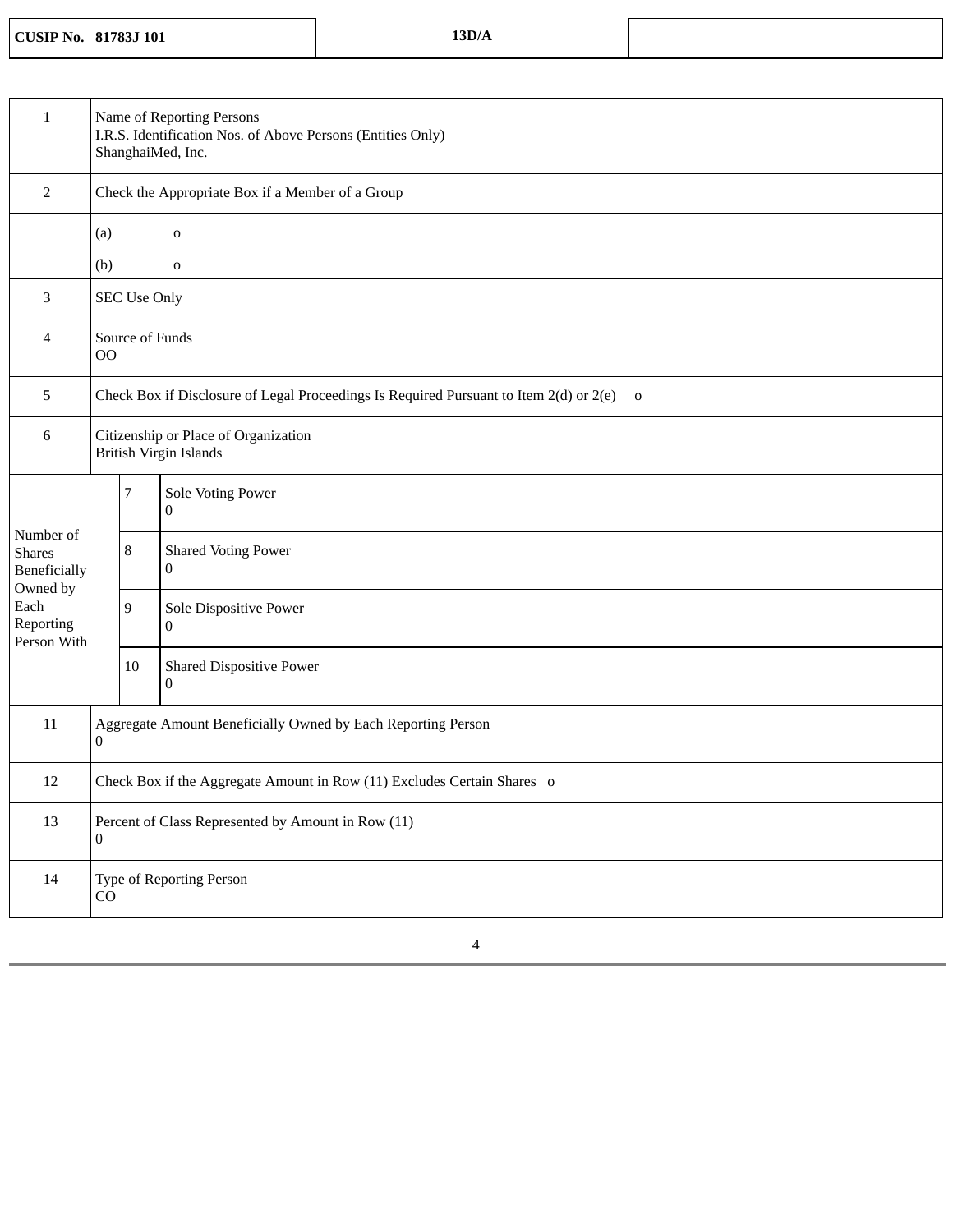|  | <b>CUSIP No. 81783J 101</b> | 13D/A |
|--|-----------------------------|-------|
|--|-----------------------------|-------|

| $\mathbf{1}$                                           | Name of Reporting Persons<br>I.R.S. Identification Nos. of Above Persons (Entities Only)<br>TMF (Cayman) Ltd. as the Trustee of Zhang's Family Trust |                     |                                                  |
|--------------------------------------------------------|------------------------------------------------------------------------------------------------------------------------------------------------------|---------------------|--------------------------------------------------|
| $\overline{2}$                                         |                                                                                                                                                      |                     | Check the Appropriate Box if a Member of a Group |
|                                                        | (a)                                                                                                                                                  |                     | $\mathbf 0$                                      |
|                                                        | (b)                                                                                                                                                  |                     | $\mathbf 0$                                      |
| 3                                                      |                                                                                                                                                      | <b>SEC Use Only</b> |                                                  |
| 4                                                      | 00                                                                                                                                                   | Source of Funds     |                                                  |
| $5\phantom{.0}$                                        | Check Box if Disclosure of Legal Proceedings Is Required Pursuant to Item 2(d) or 2(e)<br>$\overline{\mathbf{O}}$                                    |                     |                                                  |
| 6                                                      | Citizenship or Place of Organization<br>Cayman Islands                                                                                               |                     |                                                  |
|                                                        |                                                                                                                                                      | 7                   | Sole Voting Power<br>0                           |
| Number of<br><b>Shares</b><br>Beneficially<br>Owned by |                                                                                                                                                      | 8                   | <b>Shared Voting Power</b><br>0                  |
| Each<br>Reporting<br>Person With                       |                                                                                                                                                      | 9                   | Sole Dispositive Power<br>0                      |
|                                                        |                                                                                                                                                      | 10                  | <b>Shared Dispositive Power</b><br>0             |
| 11                                                     | Aggregate Amount Beneficially Owned by Each Reporting Person<br>0                                                                                    |                     |                                                  |
| 12                                                     | Check Box if the Aggregate Amount in Row (11) Excludes Certain Shares o                                                                              |                     |                                                  |
| 13                                                     | Percent of Class Represented by Amount in Row (11)<br>$\overline{0}$                                                                                 |                     |                                                  |
| 14                                                     | Type of Reporting Person<br>CO                                                                                                                       |                     |                                                  |
|                                                        |                                                                                                                                                      |                     |                                                  |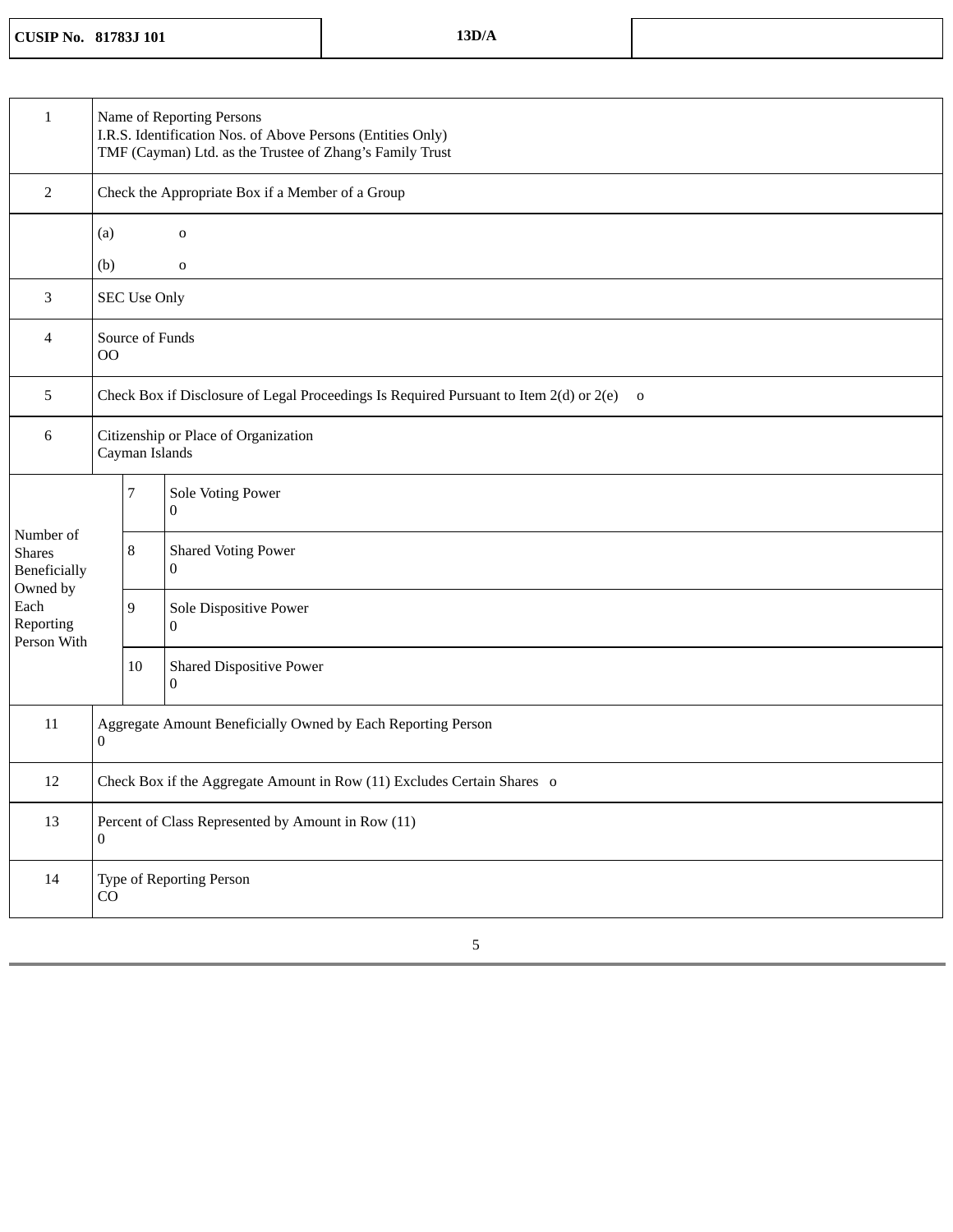**CUSIP No. 81783J 101 13D/A**

| $\mathbf{1}$                                           | Name of Reporting Persons<br>I.R.S. Identification Nos. of Above Persons (Entities Only)<br>Time Evergreen Company Limited |                     |                                                  |
|--------------------------------------------------------|----------------------------------------------------------------------------------------------------------------------------|---------------------|--------------------------------------------------|
| $\overline{2}$                                         |                                                                                                                            |                     | Check the Appropriate Box if a Member of a Group |
|                                                        | (a)                                                                                                                        |                     | $\mathbf 0$                                      |
|                                                        | (b)                                                                                                                        |                     | o                                                |
| 3                                                      |                                                                                                                            | <b>SEC Use Only</b> |                                                  |
| 4                                                      | O <sub>O</sub>                                                                                                             | Source of Funds     |                                                  |
| 5                                                      | Check Box if Disclosure of Legal Proceedings Is Required Pursuant to Item 2(d) or 2(e)<br>$\mathbf{o}$                     |                     |                                                  |
| 6                                                      | Citizenship or Place of Organization<br><b>British Virgin Islands</b>                                                      |                     |                                                  |
|                                                        |                                                                                                                            | $\overline{7}$      | Sole Voting Power<br>0                           |
| Number of<br><b>Shares</b><br>Beneficially<br>Owned by |                                                                                                                            | 8                   | <b>Shared Voting Power</b><br>0                  |
| Each<br>Reporting<br>Person With                       |                                                                                                                            | 9                   | Sole Dispositive Power<br>0                      |
|                                                        |                                                                                                                            | 10                  | <b>Shared Dispositive Power</b><br>0             |
| 11                                                     | Aggregate Amount Beneficially Owned by Each Reporting Person<br>0                                                          |                     |                                                  |
| 12                                                     | Check Box if the Aggregate Amount in Row (11) Excludes Certain Shares o                                                    |                     |                                                  |
| 13                                                     | Percent of Class Represented by Amount in Row (11)<br>$\boldsymbol{0}$                                                     |                     |                                                  |
| 14                                                     | Type of Reporting Person<br>CO                                                                                             |                     |                                                  |
|                                                        |                                                                                                                            |                     |                                                  |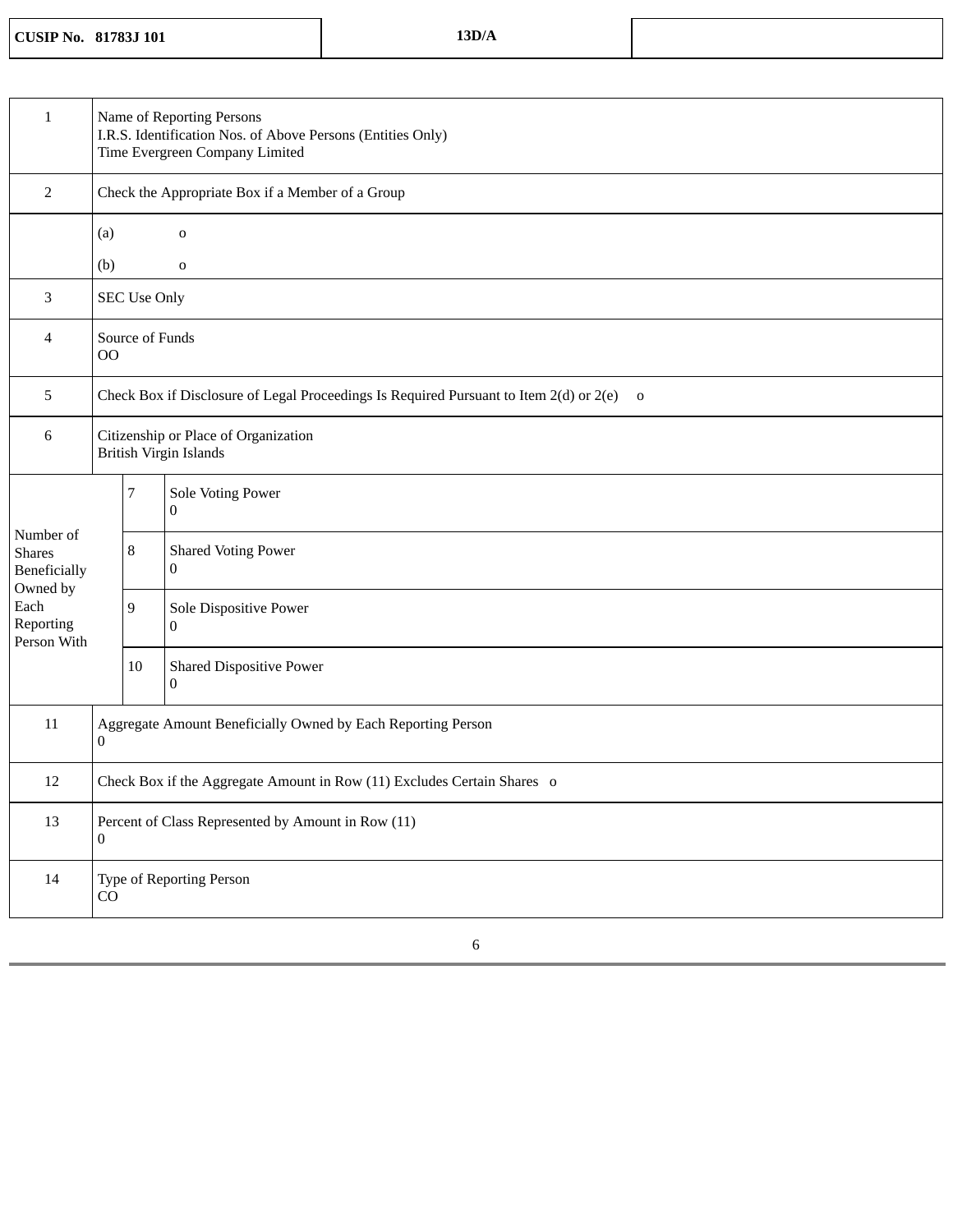|  | <b>CUSIP No. 81783J 101</b> | 13D/A |
|--|-----------------------------|-------|
|--|-----------------------------|-------|

| $\mathbf{1}$                                           | Name of Reporting Persons<br>I.R.S. Identification Nos. of Above Persons (Entities Only)<br>Time Evergreen Capital Investment, Inc. |                            |                                                  |  |  |  |
|--------------------------------------------------------|-------------------------------------------------------------------------------------------------------------------------------------|----------------------------|--------------------------------------------------|--|--|--|
| $\overline{2}$                                         |                                                                                                                                     |                            | Check the Appropriate Box if a Member of a Group |  |  |  |
|                                                        | (a)<br>(b)                                                                                                                          | $\mathbf 0$<br>$\mathbf 0$ |                                                  |  |  |  |
| 3                                                      |                                                                                                                                     | <b>SEC Use Only</b>        |                                                  |  |  |  |
| 4                                                      | 00                                                                                                                                  | Source of Funds            |                                                  |  |  |  |
| 5                                                      | Check Box if Disclosure of Legal Proceedings Is Required Pursuant to Item 2(d) or 2(e)<br>$\overline{0}$                            |                            |                                                  |  |  |  |
| 6                                                      | Citizenship or Place of Organization<br>Cayman Islands                                                                              |                            |                                                  |  |  |  |
|                                                        |                                                                                                                                     | 7                          | Sole Voting Power<br>0                           |  |  |  |
| Number of<br><b>Shares</b><br>Beneficially<br>Owned by |                                                                                                                                     | 8                          | <b>Shared Voting Power</b><br>0                  |  |  |  |
| Each<br>Reporting<br>Person With                       |                                                                                                                                     | 9                          | Sole Dispositive Power<br>$\bf{0}$               |  |  |  |
|                                                        |                                                                                                                                     | 10                         | <b>Shared Dispositive Power</b><br>$\bf{0}$      |  |  |  |
| 11                                                     | Aggregate Amount Beneficially Owned by Each Reporting Person<br>$\boldsymbol{0}$                                                    |                            |                                                  |  |  |  |
| 12                                                     | Check Box if the Aggregate Amount in Row (11) Excludes Certain Shares o                                                             |                            |                                                  |  |  |  |
| 13                                                     | Percent of Class Represented by Amount in Row (11)<br>0                                                                             |                            |                                                  |  |  |  |
| 14                                                     | Type of Reporting Person<br>CO                                                                                                      |                            |                                                  |  |  |  |
|                                                        |                                                                                                                                     |                            |                                                  |  |  |  |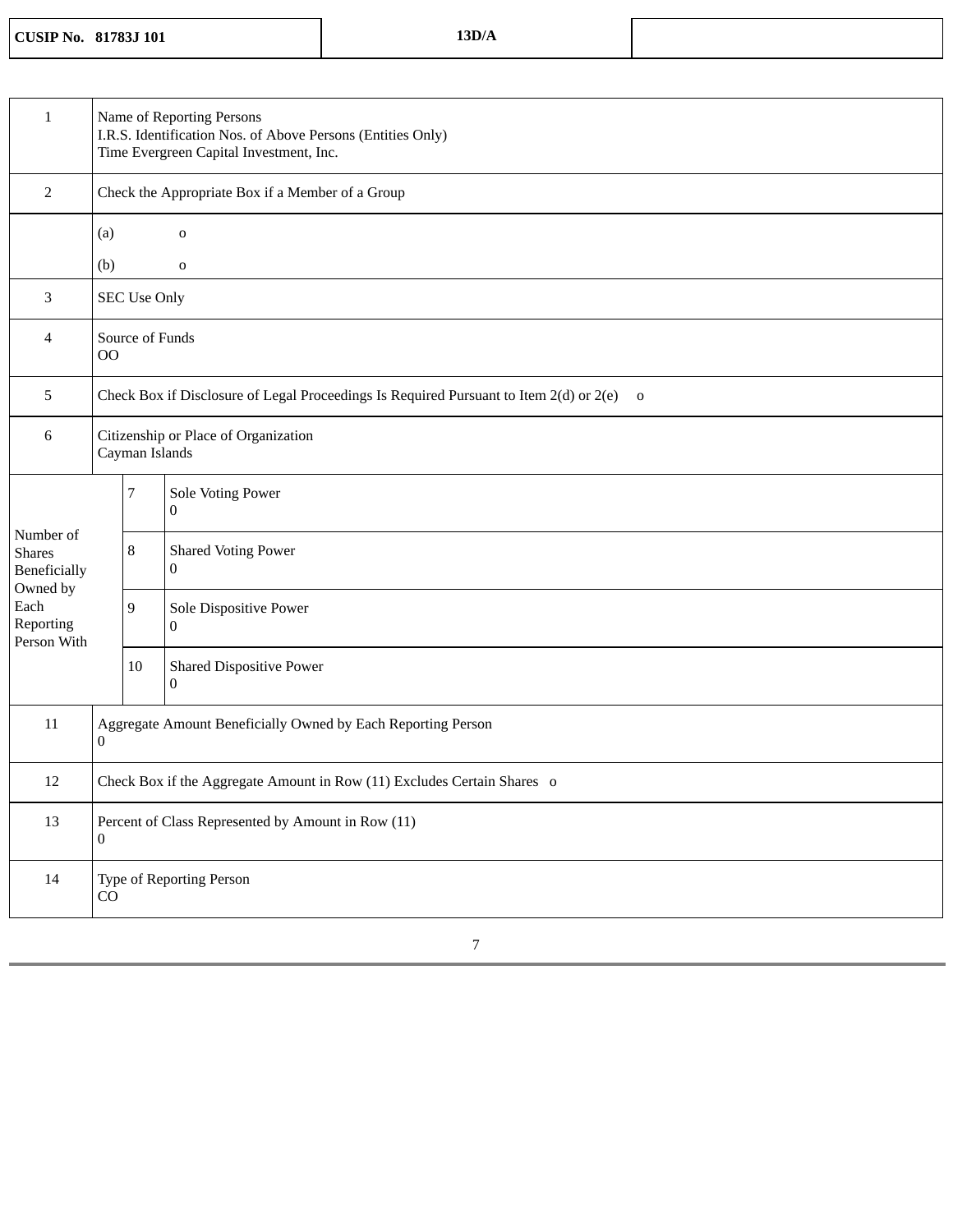**CUSIP No. 81783J 101 13D/A**

| $\mathbf{1}$                                           | Name of Reporting Persons<br>I.R.S. Identification Nos. of Above Persons (Entities Only)<br>Time Partners L.P. |                     |                                                  |  |
|--------------------------------------------------------|----------------------------------------------------------------------------------------------------------------|---------------------|--------------------------------------------------|--|
| 2                                                      |                                                                                                                |                     | Check the Appropriate Box if a Member of a Group |  |
|                                                        | (a)<br>$\mathbf 0$<br>(b)<br>$\mathbf 0$                                                                       |                     |                                                  |  |
| 3                                                      |                                                                                                                | <b>SEC Use Only</b> |                                                  |  |
| 4                                                      | OO                                                                                                             | Source of Funds     |                                                  |  |
| 5                                                      | Check Box if Disclosure of Legal Proceedings Is Required Pursuant to Item 2(d) or 2(e) o                       |                     |                                                  |  |
| 6                                                      | Citizenship or Place of Organization<br>Cayman Islands                                                         |                     |                                                  |  |
|                                                        |                                                                                                                | 7                   | Sole Voting Power<br>$\boldsymbol{0}$            |  |
| Number of<br><b>Shares</b><br>Beneficially<br>Owned by |                                                                                                                | 8                   | <b>Shared Voting Power</b><br>0                  |  |
| Each<br>Reporting<br>Person With                       |                                                                                                                | 9                   | Sole Dispositive Power<br>0                      |  |
|                                                        |                                                                                                                | 10                  | <b>Shared Dispositive Power</b><br>0             |  |
| 11                                                     | Aggregate Amount Beneficially Owned by Each Reporting Person<br>0                                              |                     |                                                  |  |
| 12                                                     | Check Box if the Aggregate Amount in Row (11) Excludes Certain Shares o                                        |                     |                                                  |  |
| 13                                                     | Percent of Class Represented by Amount in Row (11)<br>0                                                        |                     |                                                  |  |
| 14                                                     | Type of Reporting Person<br>${\rm PN}$                                                                         |                     |                                                  |  |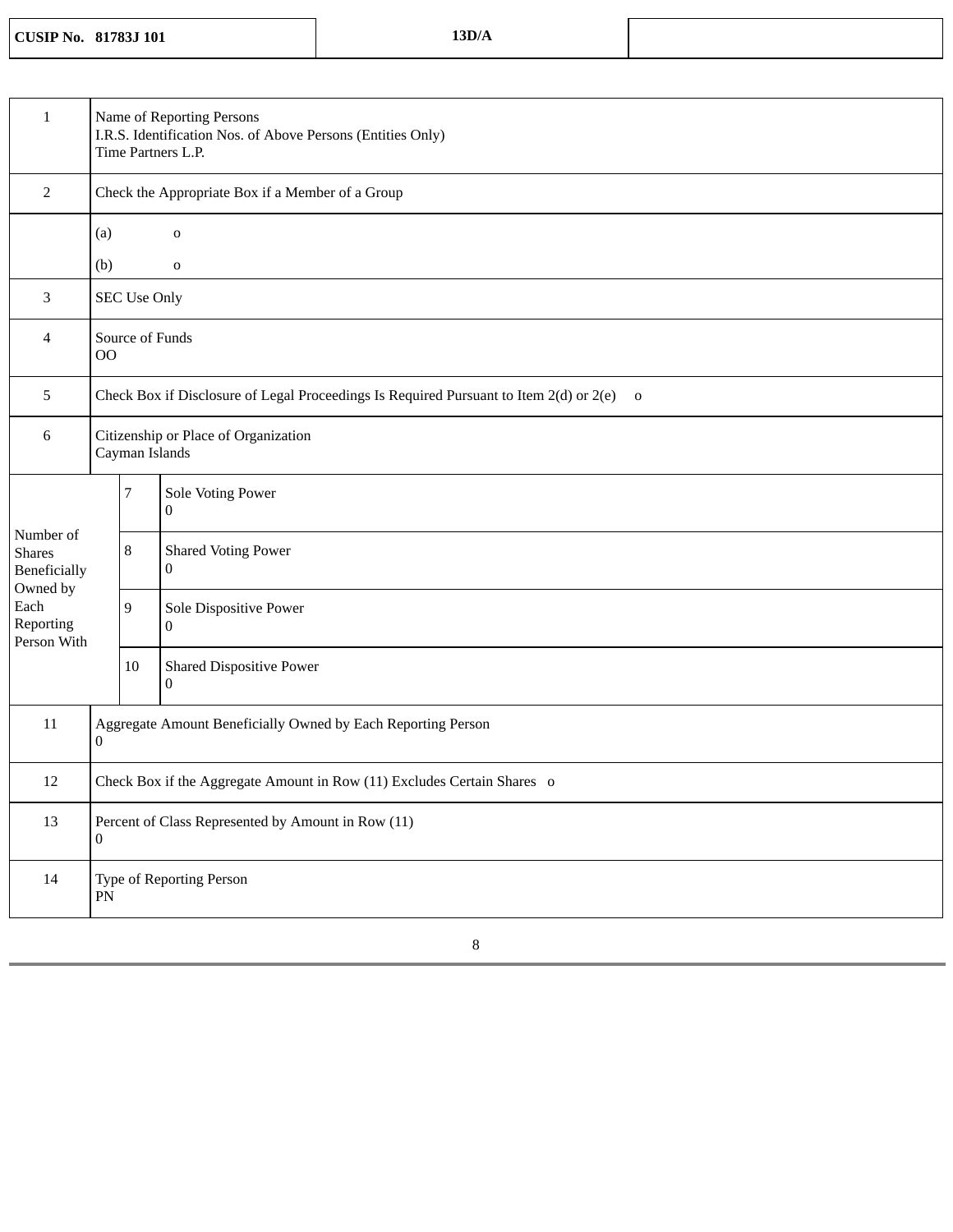#### **Introductory Note**

This Amendment No. 12 to Schedule 13D (this "**Amendment No. 12**") amends and supplements the Schedule 13D filed jointly by the Reporting Persons with the Securities and Exchange Commission (the "**SEC**") on September 9, 2015, as previously amended by Amendment No. 1 filed on January 5, 2016, Amendment No. 2 filed on June 7, 2016, Amendment No. 3 filed on August 25, 2017, Amendment No. 4 filed on December 1, 2017, Amendment No. 5 filed on March 28, 2018, Amendment No. 6 filed on March 28, 2018, Amendment No. 7 filed on April 24, 2018, Amendment No. 8 filed on June 4, 2018, Amendment No. 9 filed on September 4, 2018, Amendment No. 10 filed on September 27, 2018 and Amendment No. 11 filed on December 18, 2018, respectively (the "**Original Schedule 13D**"). Except as amended and supplemented herein, the information set forth in the Original Schedule 13D remains unchanged. Capitalized terms used herein have meanings as assigned thereto in the Original Schedule 13D unless defined herein.

#### **Item 2. Identity and Background.**

The first paragraph of Item 2 is hereby amended and restated in the entirety by the following:

This Amendment No. 12 is being filed jointly by (i) Mr. Lee Ligang Zhang, (ii) Time Intelligent Finance Limited, (iii) ShanghaiMed, Inc., (iv) TMF (Cayman) Ltd., (v) Time Evergreen Company Limited, (vi) Time Partners L.P. and (vii) Time Evergreen Capital Investment, Inc. (each, a "**Reporting Person**"; and collectively, the "**Reporting Persons**"). The agreement among the Reporting Persons relating to the joint filing of this Amendment No. 12 is attached hereto as Exhibit 7.30.

Item 2 is hereby amended and supplemented by adding the following before the last paragraph thereof:

Time Partners L.P. is a limited partnership registered under the laws of the Cayman Islands. Time Partners L.P. is an investment holding partnership controlled by Time Evergreen Capital Investment, Inc. The principal business address of Time Partners L.P. is c/o Vistra (Cayman) Limited, P.O. Box 31119 Grand Pavilion, Hibiscus Way, 802 West Bay Road, Grand Cayman, KY1-1205, Cayman Islands.

Time Evergreen Capital Investment, Inc. is a company incorporated under the laws of the Cayman Islands. Time Evergreen Capital Investment, Inc. is one of the general partners of Time Partners L.P. and wholly owned by Mr. Lee Ligang Zhang. The principal business address of Time Evergreen Capital Investment, Inc. is c/o Vistra (Cayman) Limited, P.O. Box 31119, Grand Pavilion, Hibiscus Way, 802 West Bay Road, Grand Cayman, KY1-1205, Cayman Islands.

#### **Item 4 Purpose of Transaction**

Item 4 is hereby amended and supplemented by adding the following:

On August 20, 2018, at an extraordinary general meeting of the shareholders of the Issuer, the shareholders of the Issuer authorized and approved the Merger Agreement, the plan of merger required to be filed with the Registrar of Companies of the Cayman Islands in connection with the Merger (the "**Plan of Merger**"), and the transactions contemplated by the Merger Agreement, including the Merger. On January 18, 2019, the Issuer and Merger Sub filed the Plan of Merger with the Registrar of Companies of the Cayman Islands, which was registered by the Registrar of Companies of the Cayman Islands as of January 18, 2019, pursuant to which the Merger became effective on January 18, 2019. As a result of the Merger, the Issuer became wholly owned by Parent.

At the effective time of the Merger, each Share (including Shares represented by ADSs) issued and outstanding immediately prior to the effective time of the Merger, other than (i) Shares held by Parent, the Issuer or any of their respective subsidiaries, (ii) Shares issued to the depositary of the Issuer's ADS program and reserved for the exercise of the options ("**Company Options**") granted under the Issuer's share incentive plans (the "**Share Incentive Plans**"), (iii) Shares beneficially owned by Mr. Lee Ligang Zhang and Mr. Boquan He which are rolled over in the transaction, (iv) Shares held by shareholders who have validly exercised their rights to dissent from the Merger in accordance with Section 238 of the Companies Law of the Cayman Islands and thereafter effectively withdrawn such rights to dissent pursuant to agreements entered into between such shareholders and Merger Sub prior to the effective time of the Merger, and (v) Shares held by shareholders who have validly exercised and not effectively withdrawn or lost their rights to dissent (Shares described under (i) through (v) above are collectively referred to herein as the "**Excluded or Dissenting Shares**") has been cancelled in exchange for the right to receive US\$41.20 in cash per Share and each of the Issuer's ADSs (other than any ADS that represents the Excluded or Dissenting Shares) issued and outstanding immediately prior to the effective time of the Merger has been cancelled in exchange for the right to receive US\$20.60 in cash per ADS, in each case without interest and net of any applicable withholding taxes.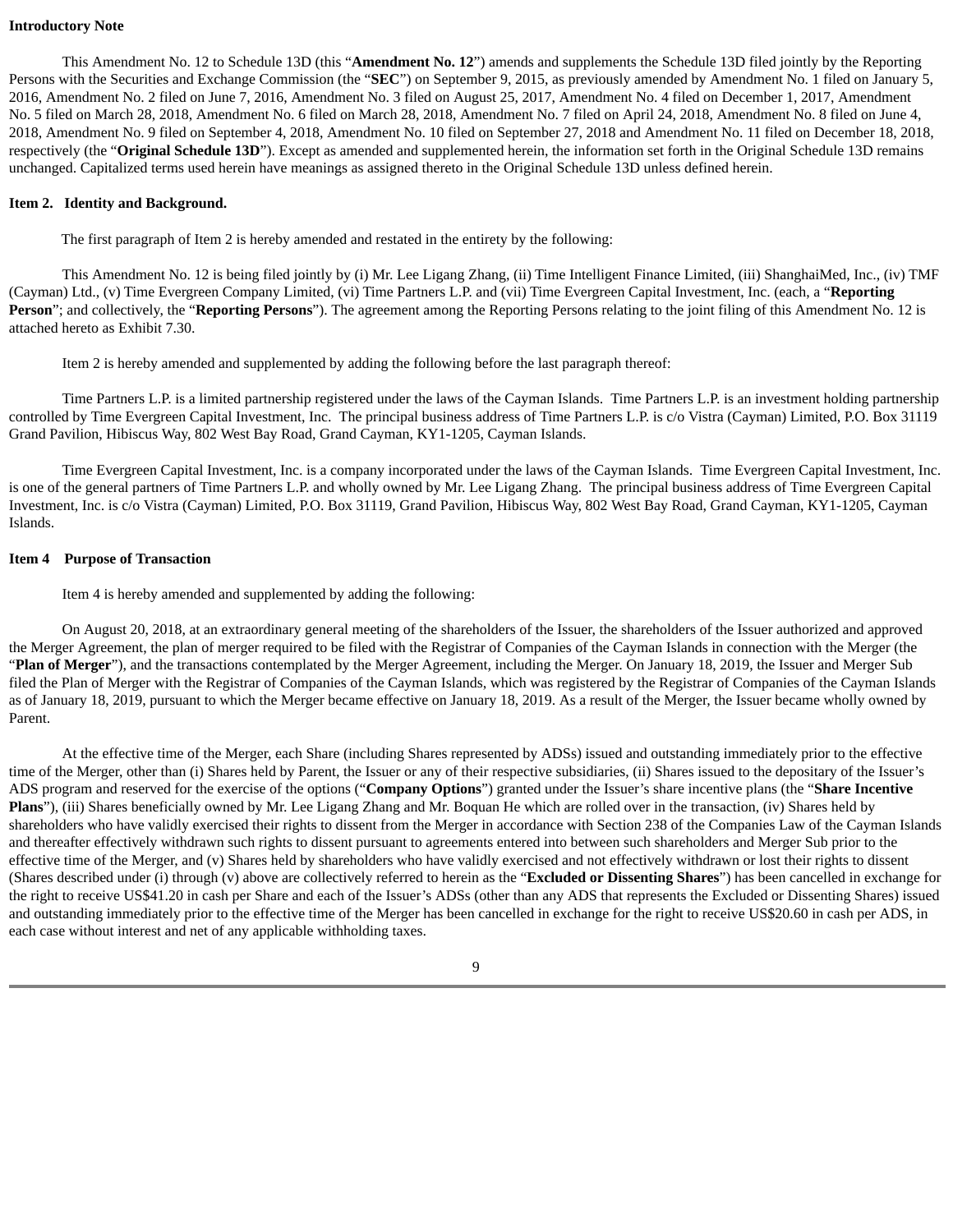In addition to the foregoing, at the effective time of the Merger, the Issuer terminated the Share Incentive Plans and all relevant award agreements entered into under the Share Incentive Plans, and cancelled all Company Options under the Share Incentive Plans that were then outstanding and unexercised, whether or not vested or exercisable. As soon as practicable after the effective time of the Merger, each former holder of a Company Option that was cancelled at the effective time of the Merger will have the right to receive an amount in cash equal to the product of (i) the excess, if any, of US\$41.20 over the applicable per share exercise price of such Company Option and (ii) the number of Shares underlying such Company Option, except that Company Options to purchase 500,000 Class A Shares held by Mr. Lee Ligang Zhang and Company Options to purchase 250,000 Class A Shares held by Ms. Feiyan Huang was cancelled for no consideration.

As a result of the Merger, the ADSs will no longer be listed on any securities exchange or quotation system, including the Nasdaq Global Select Market, and the Issuer will cease to be a publicly traded company. In addition, ninety (90) days after the filing of the Form 25 in connection with the completion of the Merger or such shorter period as may be determined by the SEC, registration of the ADSs under the Securities Exchange Act of 1934, as amended, will be terminated.

As a result of these transactions, the Reporting Persons no longer beneficially own any Shares.

#### **Item 5 Interest in Securities of the Issuer**

The last paragraph of Item 5 is hereby amended and restated in its entirety by the following:

By virtue of their relationship and actions in respect of the Merger as described herein, the Reporting Persons may be deemed to constitute a "group" with the other direct or indirect shareholders, members, partners or equity holders of Parent ("**Buyer Group**"), any other partner in Time Partners L.P., and/or their respective affiliates within the meaning of Rule 13d-5(b) under the Exchange Act of 1934. As a member of a group, each Reporting Person may be deemed to beneficially own the Shares beneficially owned by the members of the group as a whole. However, the Reporting Persons expressly disclaim any beneficial ownership of such shares held by the other members of the Buyer Group, any other partner in Time Partners L.P., and/or their respective affiliates, other than those beneficially owned by the Reporting Persons which are the subject of this Amendment No. 12. Neither the filing of this Schedule 13D nor any of its contents shall be deemed to constitute an admission by the Reporting Persons that they are the beneficial owners of any Shares as may be beneficially owned by the other members of the Buyer Group, any other partner in Time Partners L.P., and/or their respective affiliates (other than those beneficially owned by the Reporting Persons which are the subject of this Amendment No. 12) for purposes of Section 13(d) of the Exchange Act of 1934 or for any other purpose. The Reporting Persons are only responsible for the information contained in this Amendment No. 12 and assume no responsibility for information contained in any other Schedule 13D (or any amendment thereto) filed by the other members of the Buyer Group, any other partner in Time Partners L.P., and/or their respective affiliates.

Immediately after the Merger became effective on January 18, 2019, the Reporting Persons no longer beneficially own any Shares or have any voting power or dispositive power over any Shares.

#### **Item 6. Contracts, Arrangements, Understandings or Relationships with Respect to Securities of the Issuer**

Item 6 of the Original Schedule 13D is hereby amended and supplemented by adding the following at the end thereof: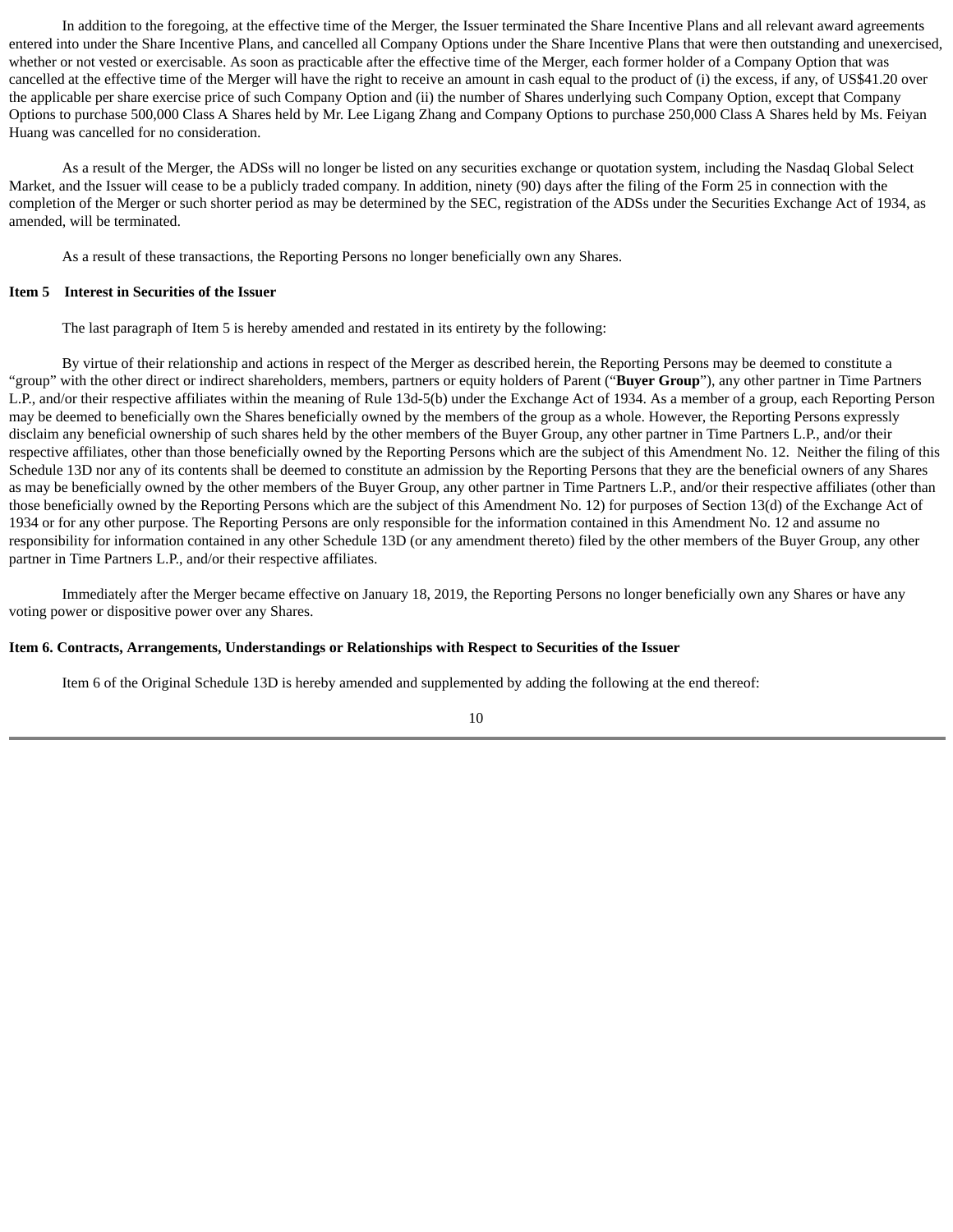On January 8, 2019, Time Partners L.P. entered into a share purchase agreement (the "**Share Purchase Agreement**") with Gold Partner Consultants Limited ("**Gold Partner**"), pursuant to which 775,730 ADSs held by Gold Partner shall be converted into 387,865 Class A Common Shares and transferred to Time Partners L.P. at a price of \$41.20 per share (the "**Share Transfer**"). The Share Transfer took effect on January 11, 2019.

As previously disclosed by the Reporting Persons (excluding Time Partners L.P. and Time Evergreen Capital Investment, Inc.) in Amendment No. 4 to their report on Schedule 13D filed on December 1, 2017 (the "**Amendment No. 4**"), on November 19, 2017, ShanghaiMed, Inc. ("**ShanghaiMed**") entered into a share pledge contract (the "**AVIC Share Pledge Contract**") with AVIC Trust Co., Ltd. ("**AVIC Trust**"), pursuant to which ShanghaiMed agreed to pledge 645,333 Class A Common Shares to AVIC Trust in order to secure the obligations under a loan agreement dated November 19, 2017 by and between Ligang Capital Investment (Shenzhen) Co., Ltd. and AVIC Trust. Pursuant to, among other documents, a notice of release of pledge issued by AVIC Trust to the Issuer on January 16, 2019 (the "**Release Notice**"), the pledge over all such 645,333 Class A Common Shares was released.

As previously disclosed by the Reporting Persons (excluding Time Partners L.P. and Time Evergreen Capital Investment, Inc.) in Amendment No. 5 to their report on Schedule 13D filed on March 28, 2018 (the "**Amendment No. 5**"), on March 26, 2018, pursuant to an Addendum to the Credit Agreement and the General Pledge and Assignment Agreement dated March 22, 2017 (the "**BJB Addendum**"), ShanghaiMed deposited and pledged 1,256,820 ADSs (representing 628,410 Class A Common Shares) to Bank Julius Baer & Co. Ltd. (the "**Bank**") in order to secure a credit limit granted by the Bank. As confirmed by the Bank, on January 9, 2019, the pledge over all such 1,256,820 ADSs was released.

As previously disclosed by the Reporting Persons in Amendment No. 9 to their report on Schedule 13D filed on September 4, 2018 (the "**Amendment No. 9**"), on August 24, 2018, ShanghaiMed entered into an equitable share mortgage with Gopher Global Credit Fund II ("**Gopher**"; such share mortgage, "**Gopher Share Mortgage**"), pursuant to which ShanghaiMed agreed to mortgage 792,317 Class A Common Shares to Gopher in order to secure ShanghaiMed's obligations under a Facility Agreement entered into by and between ShanghaiMed and Gopher on August 24, 2018. Pursuant to a deed of release dated January 18, 2019 by Gopher in favor of ShanghaiMed (the "**Deed of Release**"), the mortgage over all such 792,317 Class A Common Shares was released.

References to the Share Purchase Agreement, the AVIC Share Pledge Contract, the Release Notice, the BJB Addendum, the Gopher Share Mortgage and the Deed of Release are qualified in their entirety by reference to the Share Purchase Agreement, the AVIC Share Pledge Contract, the Release Notice, the BJB Addendum, the Gopher Share Mortgage, and the Deed of Release themselves, which are, respectively: (i) attached to this Amendment No. 12 as Exhibit 7.31, (ii) attached to Amendment No. 4 as Exhibit 7.11, (iii) attached to this Amendment No. 12 as Exhibit 7.33, (iv) attached to Amendment No. 5 as Exhibit 7.13, (v) attached to Amendment No. 9 as Exhibit 7.27, and (vi) attached to this Amendment No. 12 as Exhibit 7.32, and are incorporated by reference as if set forth in their entirety.

#### **Item 7. Material to be Filed as Exhibits**

Item 7 of the Original Schedule 13D is hereby amended and supplemented by adding the following at the end thereof:

| Exhibit | <b>Description</b>                                                                                                              |
|---------|---------------------------------------------------------------------------------------------------------------------------------|
| 7.30    | Agreement of Joint Filing by Mr. Lee Ligang Zhang, Time Intelligent Finance Limited, ShanghaiMed, Inc., TMF (Cayman) Ltd., Time |
|         | Evergreen Company Limited, Time Partners L.P. and Time Evergreen Capital Investment, Inc.                                       |
|         |                                                                                                                                 |
| 7.31    | Share Purchase Agreement, dated as of January 8, 2019, by and between Time Partners L.P. and Gold Partner Consultants Limited   |
|         |                                                                                                                                 |
| 7.32    | Deed of Release, dated January 18, 2019, by Gopher Global Credit Fund II and in favor of ShanghaiMed, Inc.                      |
| 7.33    | Notice of Release of Pledge, dated January 16, 2019, by AVIC Trust Co., Ltd.                                                    |
|         |                                                                                                                                 |
|         |                                                                                                                                 |

**\* \* \* \* \*** 11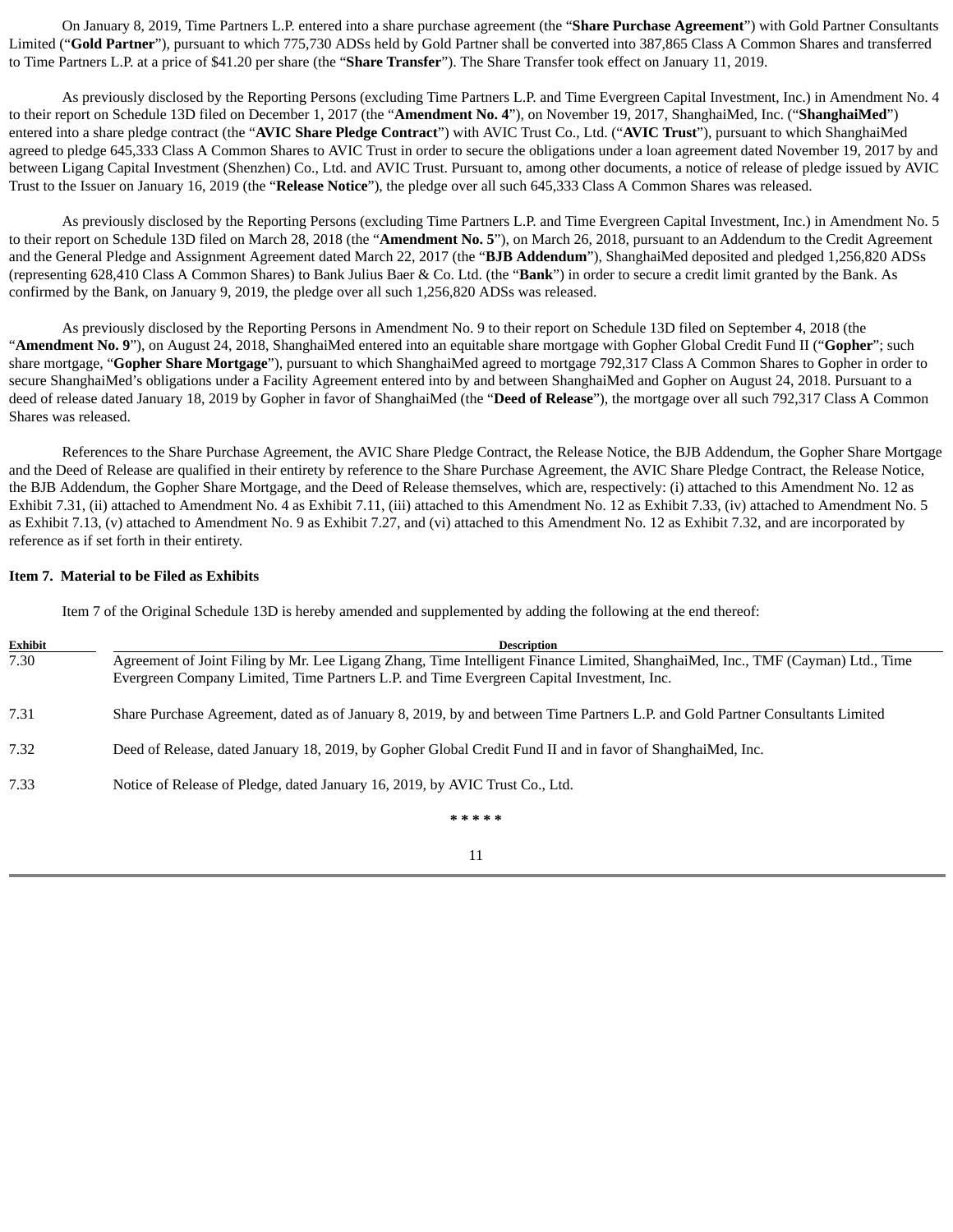## **SIGNATURE**

After reasonable inquiry and to the best of my knowledge and belief, I certify that the information set forth in this statement is true, complete and correct.

Date: January 24, 2019

## LEE LIGANG ZHANG

| Bv: | /s/ LEE LIGANG ZHANG   |  |
|-----|------------------------|--|
|     | Name: Lee Ligang Zhang |  |

## TIME INTELLIGENT FINANCE LIMITED

By: /s/ LEE LIGANG ZHANG Name: Lee Ligang Zhang Title: Director

#### SHANGHAIMED, INC.

By: /s/ LEE LIGANG ZHANG Name: Lee Ligang Zhang Title: Director

## TMF (CAYMAN) LTD.

By: /s/ YEU CHI FAI, LIU KIN WAI Name: Yeu Chi Fai, Liu Kin Wai Title: Authorized Signatories

### TIME EVERGREEN COMPANY LIMITED

By: /s/ S.B. VANWALL LTD. Name: S.B. Vanwall Ltd. Title: Director

### TIME EVERGREEN CAPITAL INVESTMENT, INC.

By: /s/ LIGANG ZHANG Name: Ligang Zhang Title: Authorized Signatory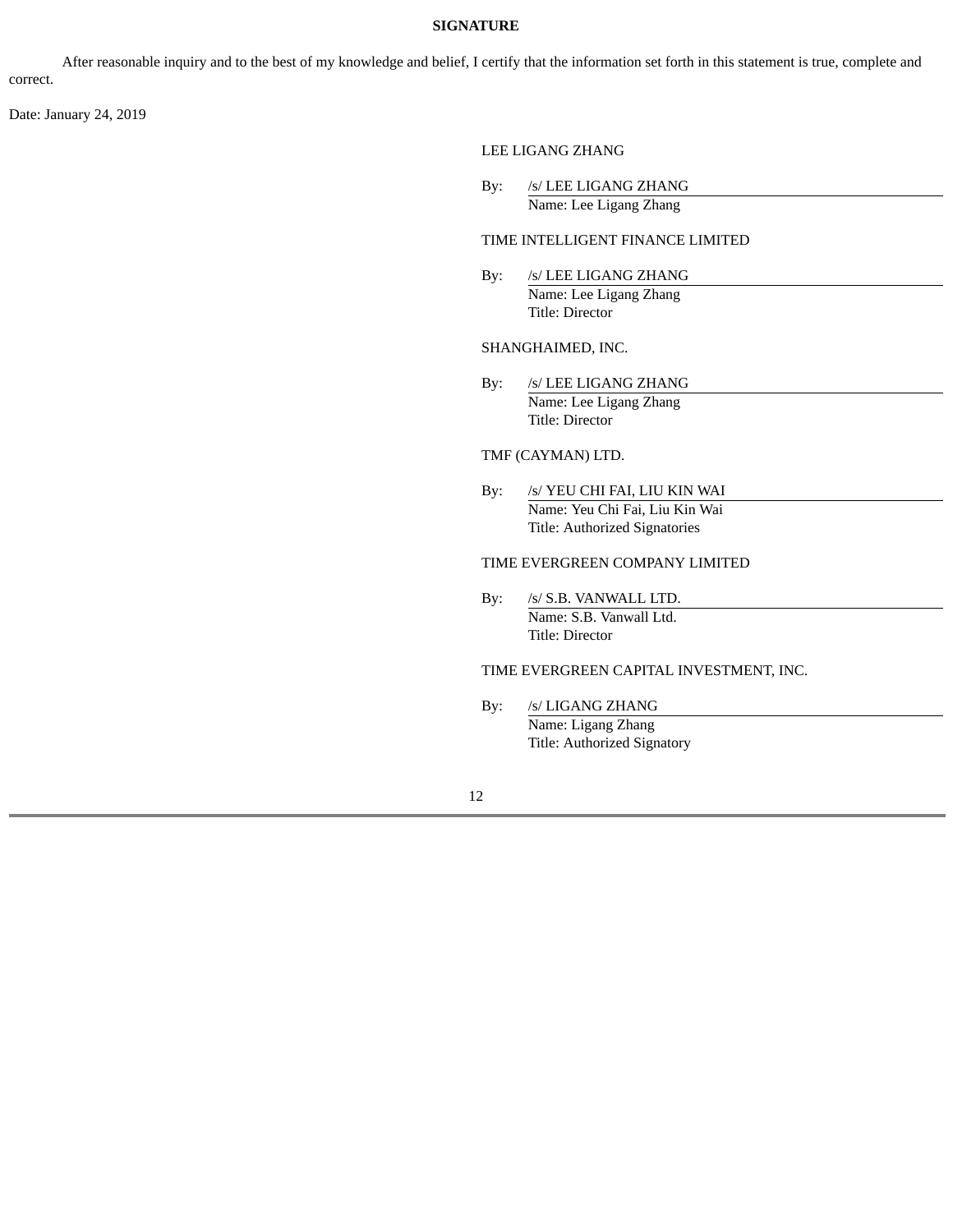TIME PARTNERS L.P.

By: Time Evergreen Capital Investment, Inc., its general partner

By: /s/ LIGANG ZHANG Name: Ligang Zhang Title: Authorized Signatory

By: CTS Capital Co. Ltd, its general partner

By: /s/ SONG ZHANG Name: Song Zhang Title: Authorized Signatory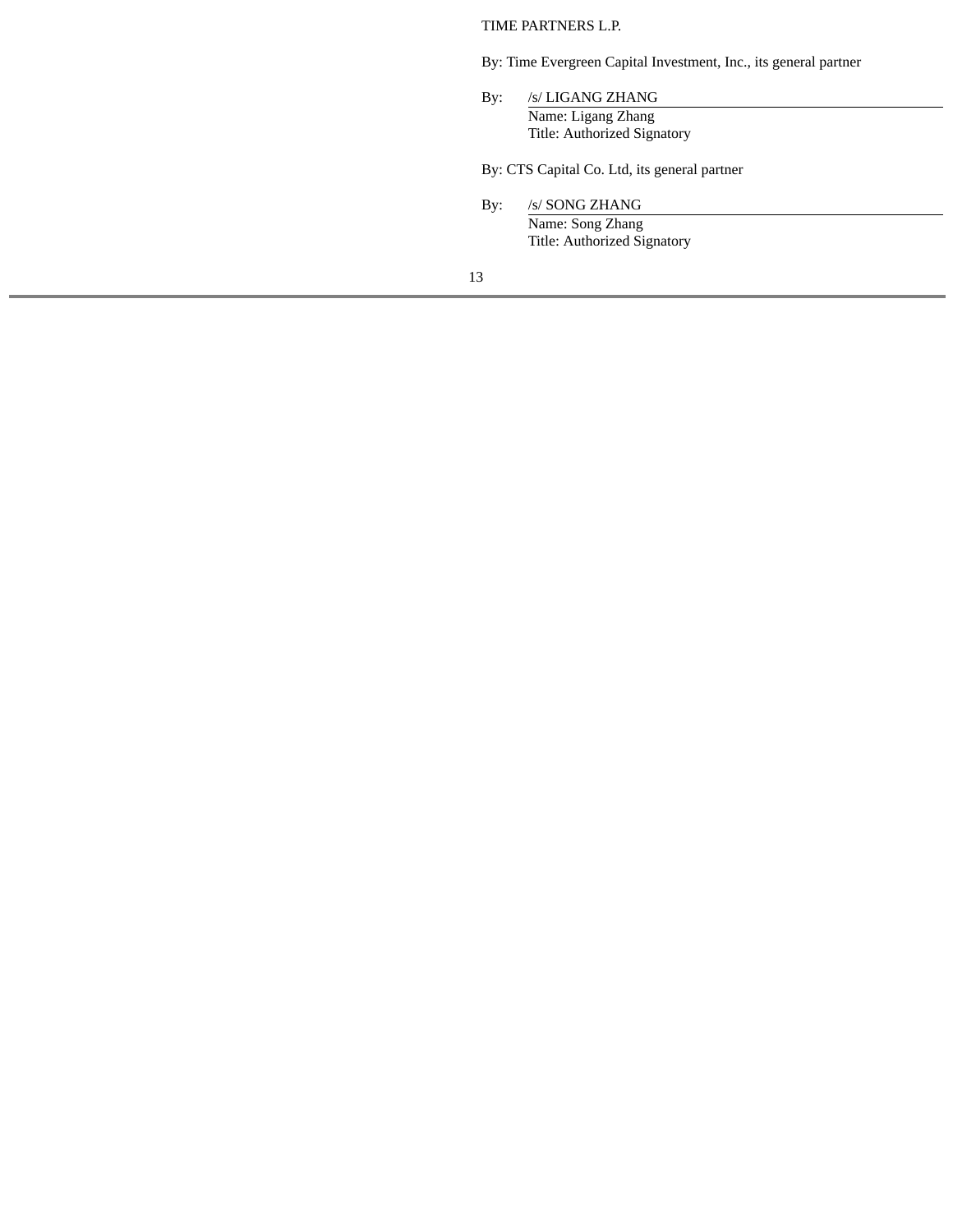## **INDEX TO EXHIBITS**

J.

| Exhibit | <b>Description</b>                                                                                                              |
|---------|---------------------------------------------------------------------------------------------------------------------------------|
| 7.30    | Agreement of Joint Filing by Mr. Lee Ligang Zhang, Time Intelligent Finance Limited, ShanghaiMed, Inc., TMF (Cayman) Ltd., Time |
|         | Evergreen Company Limited, Time Partners L.P. and Time Evergreen Capital Investment, Inc.                                       |
|         |                                                                                                                                 |
| 7.31    | Share Purchase Agreement, dated as of January 8, 2019, by and between Time Partners L.P. and Gold Partner Consultants Limited   |
| 7.32    | Deed of Release, dated January 18, 2019, by Gopher Global Credit Fund II and in favor of ShanghaiMed, Inc.                      |
|         |                                                                                                                                 |
| 7.33    | Notice of Release of Pledge, dated January 16, 2019, by AVIC Trust Co., Ltd.                                                    |
|         |                                                                                                                                 |
|         | 14                                                                                                                              |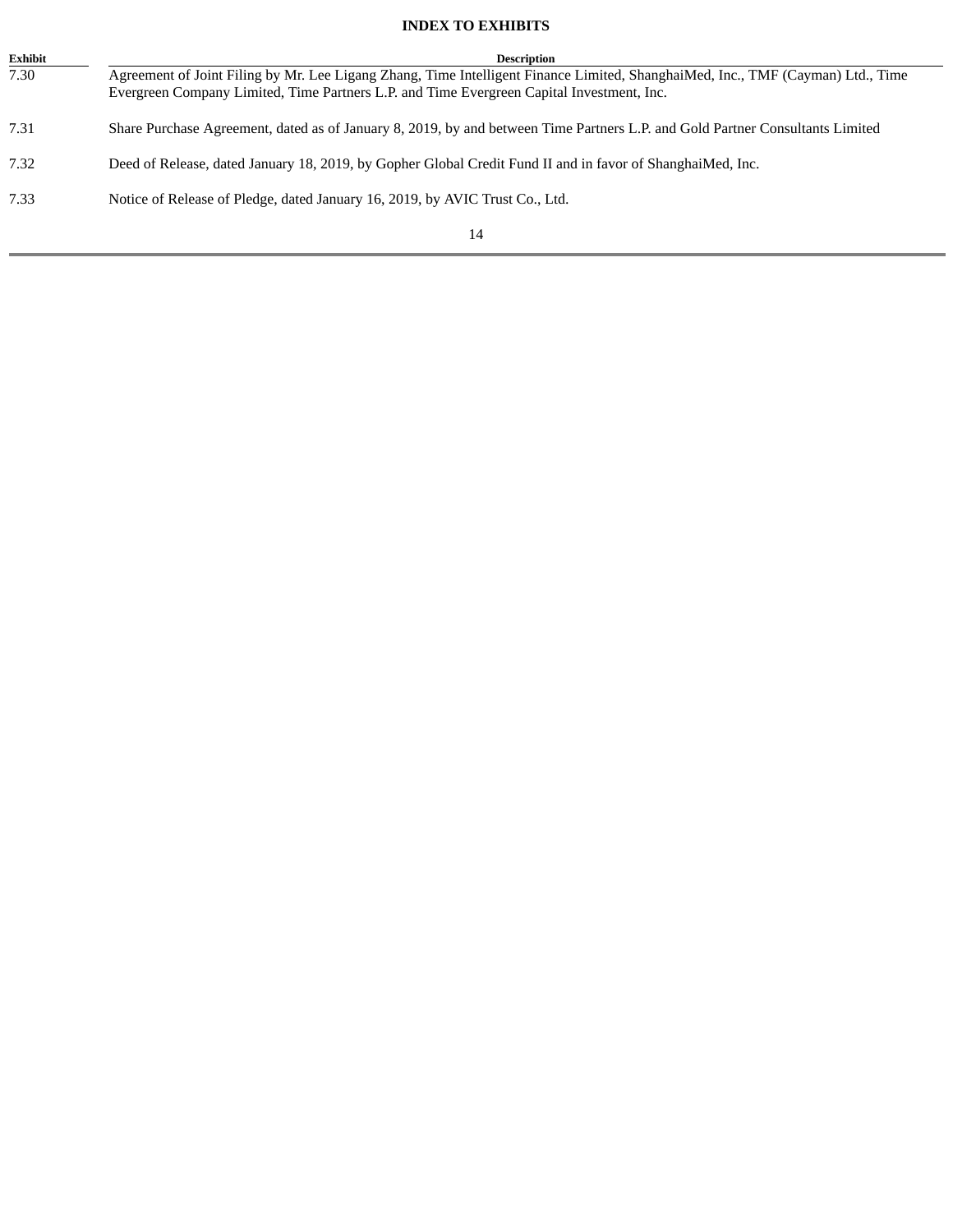## **AGREEMENT OF JOINT FILING**

In accordance with Rule 13d-1(k) promulgated under the Securities Exchange Act of 1934, as amended, the undersigned hereby agree to the joint filing with all other Reporting Persons (as such term is defined in the Schedule 13D referred to below) on behalf of each of them of a statement on Schedule 13D (including amendments thereto) with respect to the common shares, par value US\$0.01 per share, of iKang Healthcare Group, Inc., a Cayman Islands company, and that this Agreement may be included as an Exhibit to such joint filing. This Agreement may be executed in any number of counterparts, all of which taken together shall constitute one and the same instrument.

## *[Remainder of Page Intentionally Left Blank]*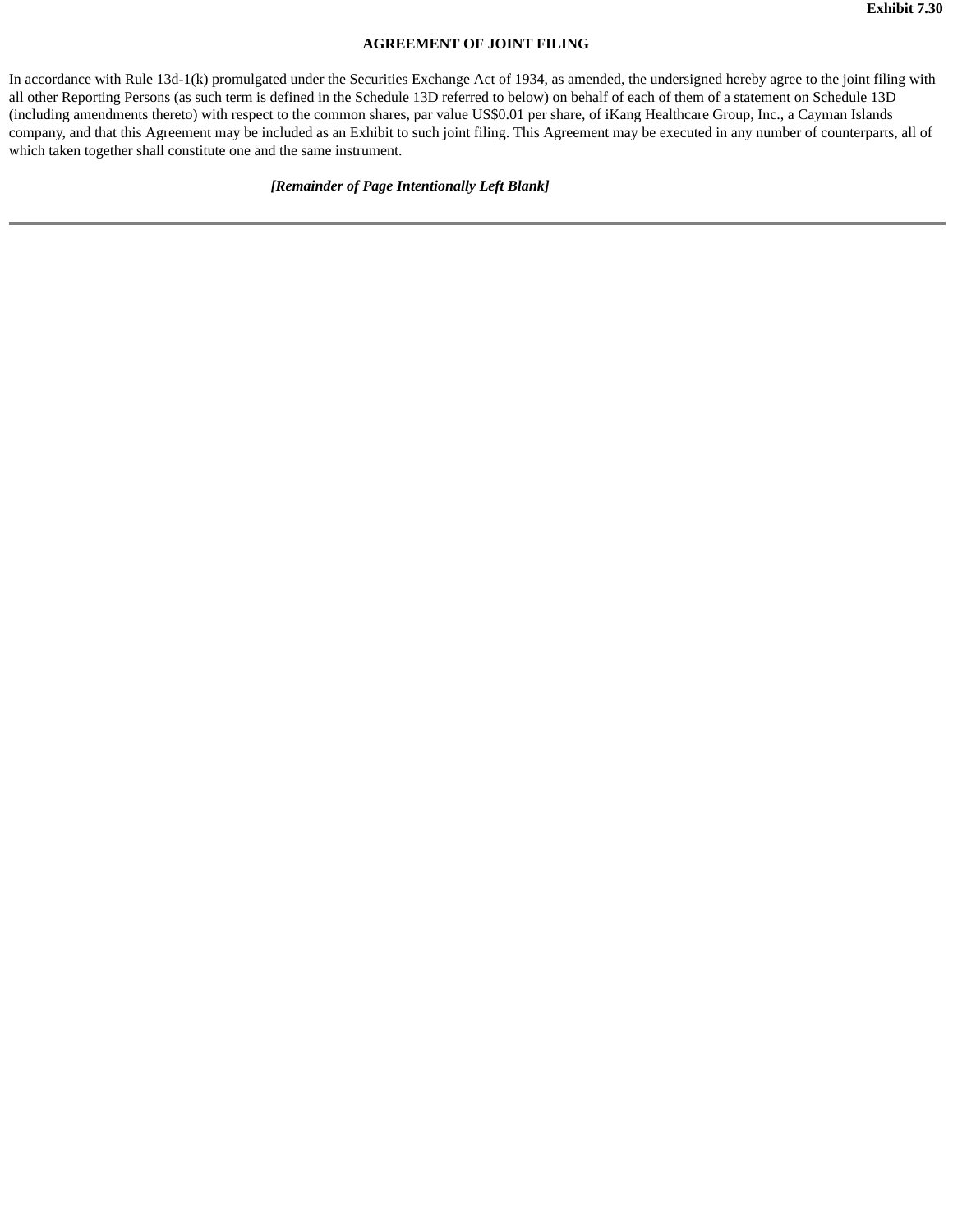LEE LIGANG ZHANG

By: /s/ LEE LIGANG ZHANG Name: Lee Ligang Zhang

TIME INTELLIGENT FINANCE LIMITED

By: /s/ LEE LIGANG ZHANG Name: Lee Ligang Zhang Title: Director

#### SHANGHAIMED, INC.

By: /s/ LEE LIGANG ZHANG Name: Lee Ligang Zhang Title: Director

## TMF (CAYMAN) LTD.

By: /s/ YEU CHI FAI, LIU KIN WAI Name: Yeu Chi Fai, Liu Kin Wai Title: Authorized Signatories

## TIME EVERGREEN COMPANY LIMITED

By: /s/ S.B. VANWALL LTD. Name: S.B. Vanwall Ltd. Title: Director

TIME EVERGREEN CAPITAL INVESTMENT, INC.

By: /s/ LIGANG ZHANG Name: Ligang Zhang Title: Authorized Signatory

#### TIME PARTNERS L.P.

By: Time Evergreen Capital Investment, Inc., its general partner

By: /s/ LIGANG ZHANG Name: Ligang Zhang Title: Authorized Signatory

By: CTS Capital Co. Ltd, its general partner

By: /s/ SONG ZHANG Name: Song Zhang Title: Authorized Signatory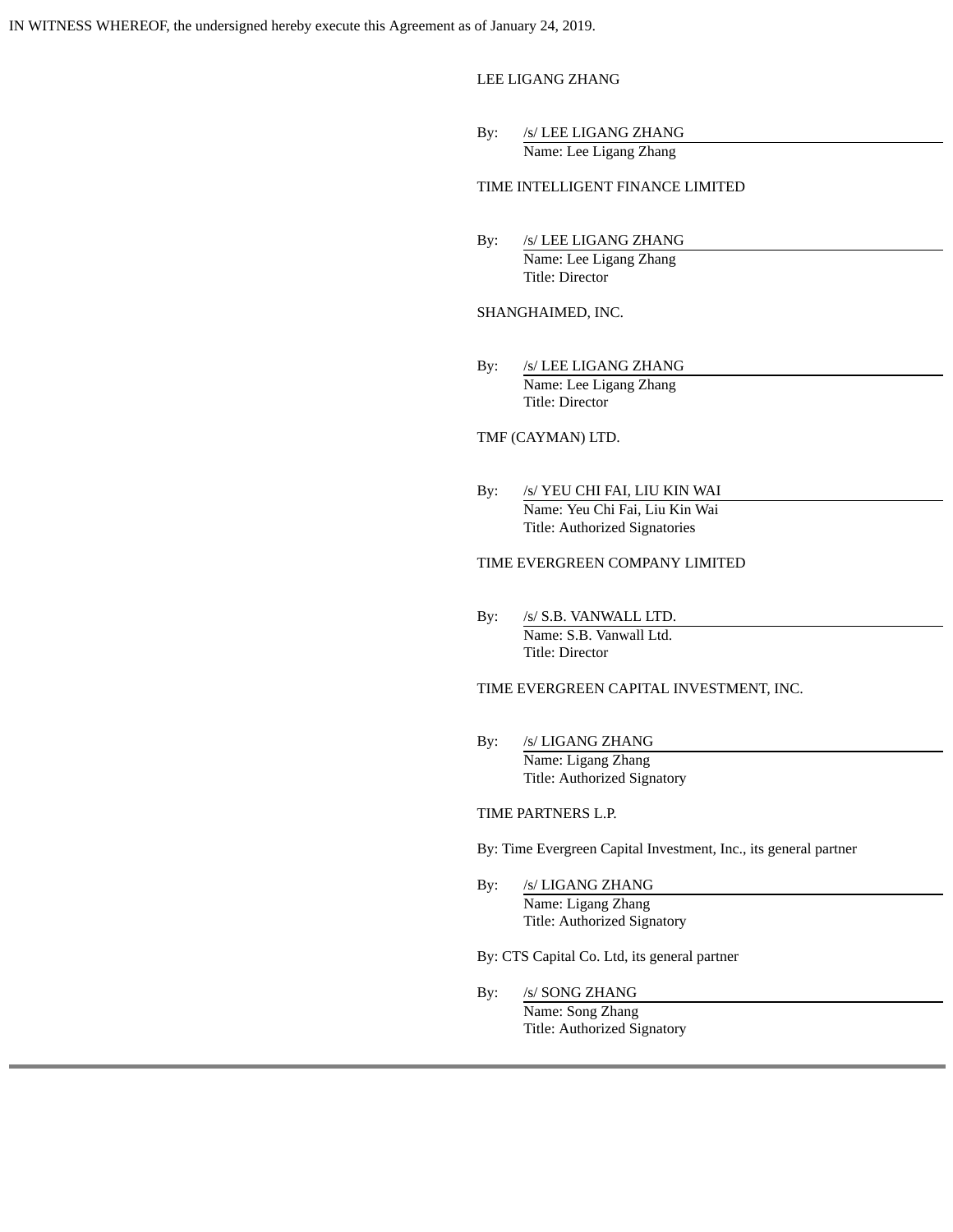## **SHARE PURCHASE AGREEMENT**

This SHARE PURCHASE AGREEMENT (this "Agreement") is made and entered into as of January 8, 2019 by and between Gold Partner Consultants Limited, company incorporated under the laws of the British Virgin Islands (the "Seller") and Time Partners L.P., an exempted limited partnership registered under the laws of the Cayman Islands (the "Purchaser"). Capitalized terms used herein shall have the meanings ascribed to them in Annex A attached hereto.

#### **RECITALS**

WHEREAS, the Seller is the holder of 775,730 American Depository Shares ("ADS") representing 387,865 class A common shares ("Class A Common Shares"), par value US\$0.01 per share, of iKang Healthcare Group, Inc., an exempted company with limited liability incorporated under the laws of the Cayman Islands (the "Company");

**WHEREAS**, on March 26, 2018, the Company entered into an agreement and plan of merger (as amended, the "Merger Agreement") with IK Healthcare Investment Limited, an exempted company incorporated under the laws of the Cayman Islands ("Parent"), and IK Healthcare Merger Limited, an exempted company incorporated under the laws of the Cayman Islands and a wholly-owned subsidiary of Parent ("Merger Sub"); and

**WHEREAS**, the Seller desires to convert such 775,730 ADSs into 387,865 Class A Common Shares (the "Transferred Shares") and sell such Transferred Shares to the Purchaser, and the Purchaser desires to purchase the Transferred Shares from the Seller, in each case pursuant to the terms and subject to the conditions set forth herein.

**NOW THEREFORE**, in consideration of the mutual agreements contained in this Agreement, and intending to be legally bound by the terms and conditions of this Agreement, the parties agree as follows:

**1. Sale and Purchase of Shares.** At the Closing (as defined below) and subject to the terms and conditions of this Agreement, the Purchaser hereby agrees to purchase from the Seller, and the Seller hereby agrees to transfer, sell and deliver to the Purchaser, free and clear of all Encumbrances, all of such Seller's right, title and interest in and to the Transferred Shares for US\$41.20 per share or an aggregate amount of US\$15,980,038 (the "Purchase Price").

## **2. The Closing.**

**2.1** The closing of the sale and purchase of the Transferred Shares (the "Closing") shall take place remotely via electronic exchange of documents and signatures on a date mutually agreed by the Purchaser and the Seller as soon as reasonably practicable following the payment of the Purchase Price by the Purchaser and the completion of the Conversion (as defined below) in accordance with Section 2.2.

#### **2.2 Pre-Closing and Closing Actions and Deliverables.**

(a) Within three (3) Business Days following the date hereof, the Purchaser shall pay or cause to be paid the Purchase Price by wire transfer of U.S. dollars in immediately available funds to a bank account of the Seller designated by the Seller.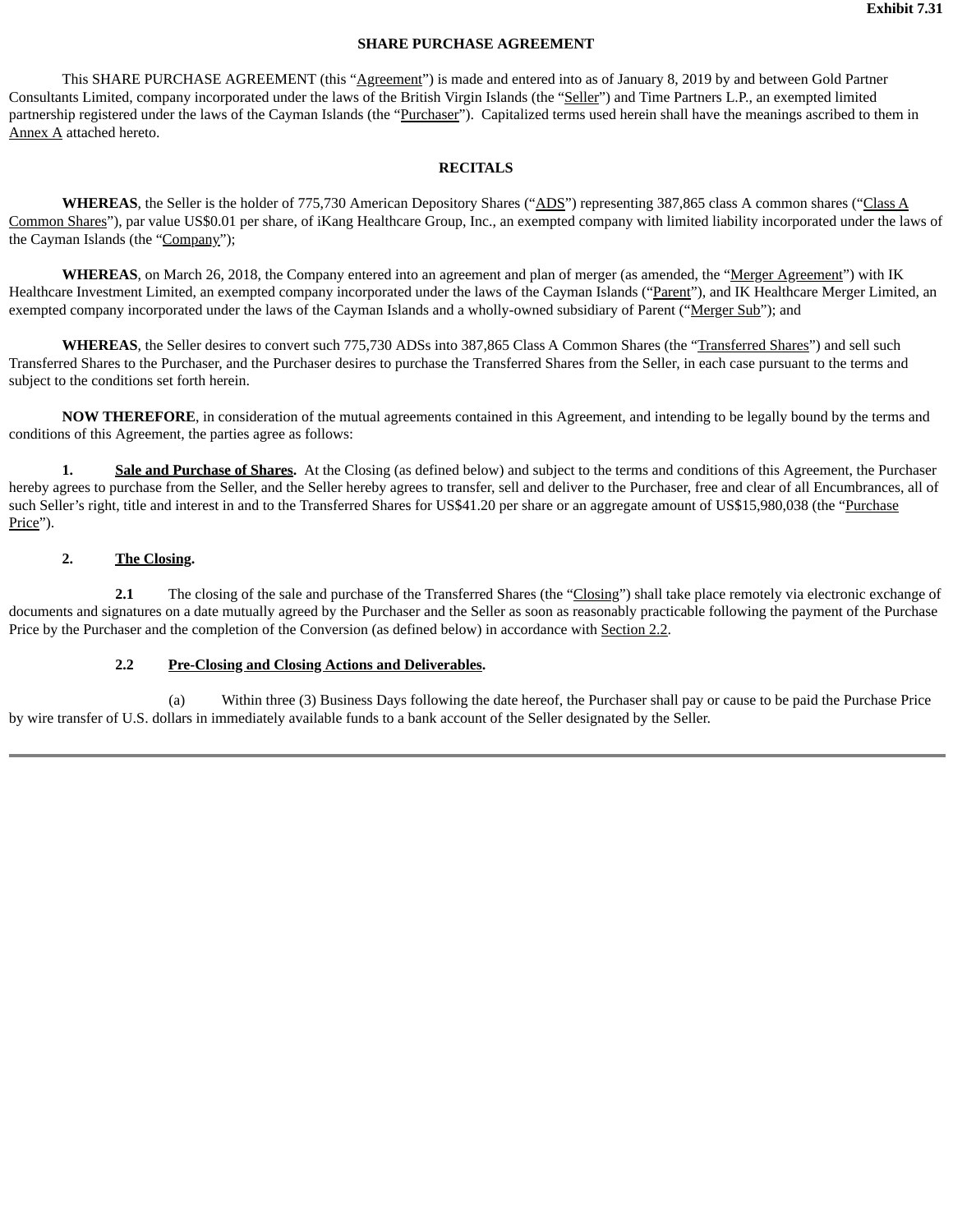(b) As soon as practicable after the Seller's receipt of the Purchase Price in accordance with Section 2.2(a), the Seller shall convert the 775,730 ADSs held by it to 387,865 Class A Common Shares in the Company to be held under the Seller's name (the "Conversion").

(c) At the Closing, the Seller shall deliver or cause to be delivered to the Purchaser a copy of the updated register of members of the Company reflecting the Purchaser as the owner of the Transferred Shares.

**2.3** If the Merger Agreement is validly terminated pursuant to the terms thereof prior to the closing of the merger contemplated thereunder, the Seller and the Purchaser will take all necessary actions to cause (a) any Purchase Price already paid to the Seller pursuant to Section 2.2(a) to be returned to the Purchaser and (b) any Transferred Shares already transferred to the Purchaser pursuant hereto to be transferred back to the Seller free and clear of all Encumbrances.

**3. Representations and Warranties of the Purchaser.** The Purchaser represents and warrants to the Seller as of the date hereof that the Purchaser has full power and authority to enter into and perform its obligations under this Agreement, and this Agreement, when executed and delivered by the Purchaser, shall constitute valid and legally binding obligations of the Purchaser, enforceable against the Purchaser in accordance with its terms except (a) as limited by applicable bankruptcy, insolvency, reorganization, moratorium and other laws of general application affecting enforcement of creditors' rights generally, and (b) as limited by laws relating to the availability of specific performance, injunctive relief or other equitable remedies. The execution, delivery and performance of this Agreement, and the consummation of the transactions contemplated hereby will not result in a violation of, or default under, any instrument, judgment, order, writ, decree or contract applicable to the Purchaser.

**4. Representations and Warranties of the Seller.** The Seller has full power and authority to enter into and perform its obligations under this Agreement, and, at the date of the Closing, to transfer the applicable Transferred Shares under this Agreement, and this Agreement, when executed and delivered by the Seller, shall constitute valid and legally binding obligations of the Seller, enforceable against the Seller in accordance with its terms except (a) as limited by applicable bankruptcy, insolvency, reorganization, moratorium and other laws of general application affecting enforcement of creditors' rights generally, and (b) as limited by laws relating to the availability of specific performance, injunctive relief or other equitable remedies. The execution, delivery and performance of this Agreement, and the consummation of the transactions contemplated hereby will not result in a violation of, or default under, any instrument, judgment, order, writ, decree or contract applicable to the Seller, or an event that results in the creation of any lien, charge or encumbrance upon the applicable Transferred Shares.

## **5. General Provisions.**

**5.1 Successors and Assigns; Assignment.** Except as otherwise provided in this Agreement, this Agreement, and the rights and obligations of the parties hereunder, will be binding upon and inure to the benefit of their respective successors, assigns, heirs, executors, administrators and legal representatives.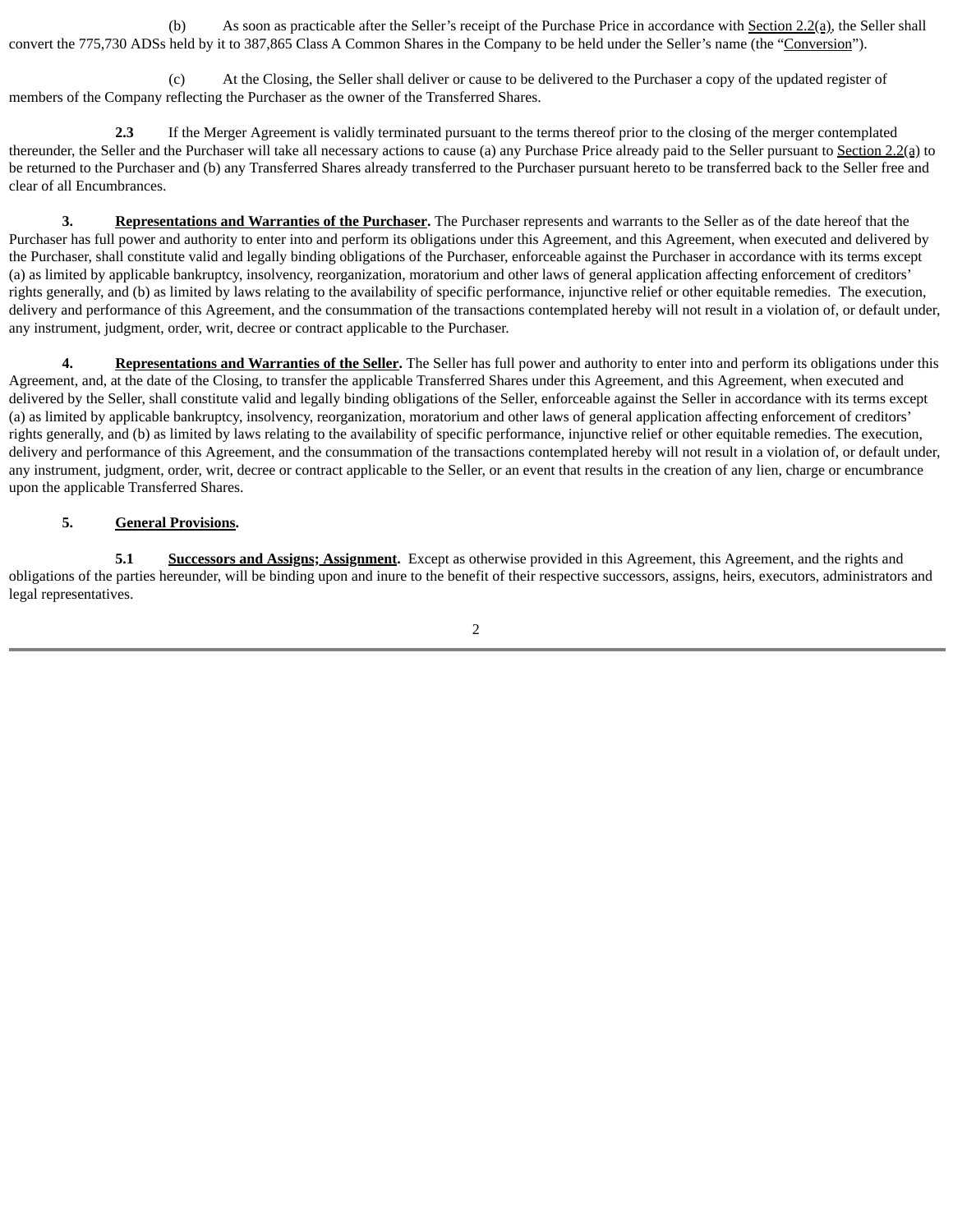**5.2 Governing Law.** Save as provided under **Section 5.3** below, all matters arising out of or relating to this Agreement shall be governed by and construed in accordance with the internal laws of the State of New York, without giving effect to any choice or conflict of law provision or rule (whether of the State of New York or any other jurisdiction).

**5.3 Dispute Resolution.** Any dispute, controversy, difference or claim arising out of or relating to this contract, including the existence, validity, interpretation, performance, breach or termination thereof or any dispute regarding non-contractual obligations arising out of or relating to it shall be referred to and finally resolved by arbitration administered by the HKIAC under the UNCITRAL Arbitration Rules in force when the Notice of Arbitration is submitted, as modified by the HKIAC Procedures for the Administration of Arbitration under the UNCITRAL Arbitration Rules. The law of this arbitration clause shall be Hong Kong law. The place of arbitration shall be Hong Kong and the number of arbitrators shall be three (3). The arbitration proceedings shall be conducted in English.

**5.4 Further Assurances.** The parties agree to execute such further documents and instruments and to take such further actions as may be reasonably necessary to carry out the purposes and intent of this Agreement.

**5.5 Expenses**. All fees, expenses and taxes incurred in connection with this Agreement and the transactions contemplated hereby that are required to be paid by the Seller under applicable law shall be paid by the Seller. The ADS cancellation fee required to be paid to the ADS depositary in relation to the Conversion shall be paid by the Seller.

**5.6 Severability.** If any provision of this Agreement is determined by any court or arbitrator of competent jurisdiction to be invalid, illegal or unenforceable in any respect, such provision will be enforced to the maximum extent possible given the intent of the parties hereto. If such clause or provision cannot be so enforced, such provision shall be stricken from this Agreement and the remainder of this Agreement shall be enforced as if such invalid, illegal or unenforceable clause or provision had (to the extent not enforceable) never been contained in this Agreement.

**5.7 Notices.** All notices and other communications required or permitted hereunder shall be in writing and shall be sent by facsimile or electronic mail or otherwise delivered by hand, messenger or courier service addressed to the party to be notified at such party's address as separately notified to the other party.

**5.8 Amendment.** This Agreement may be amended only by a written agreement of the Purchaser and the Seller.

**5.9 Entire Agreement**. This Agreement constitutes the entire agreement and understanding of the parties with respect to the subject matter of this Agreement, and supersede all prior understandings and agreements, whether oral or written, between or among the parties hereto with respect to the specific subject matter hereof.

**5.10 Counterparts.** This Agreement may be executed in any number of counterparts, each of which when so executed and delivered will be deemed an original, and all of which together shall constitute one and the same agreement. This Agreement may be executed and delivered by facsimile or by electronic mail in portable document format ("PDF") and upon such delivery the facsimile or PDF signature will be deemed to have the same effect as if the original signature had been delivered to the other party.

[*Signature pages follow*.]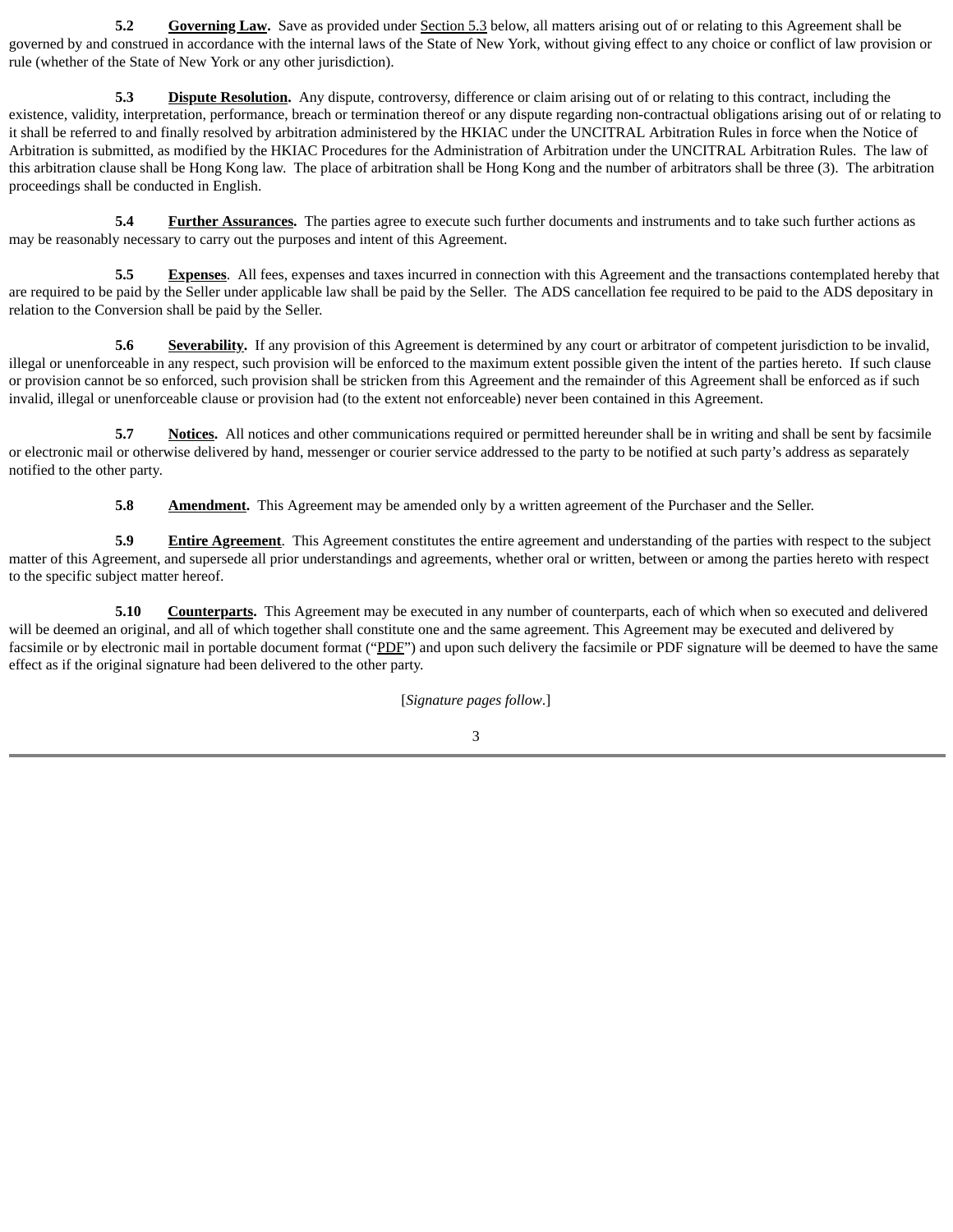**IN WITNESS WHEREOF**, the parties have executed this Agreement as of the date first above written.

## **SELLER**

## **GOLD PARTNER CONSULTANTS LIMITED**

By: /s/ FEIYAN HUANG

Name: Feiyan Huang<br>Title: Authorized Sig Authorized Signatory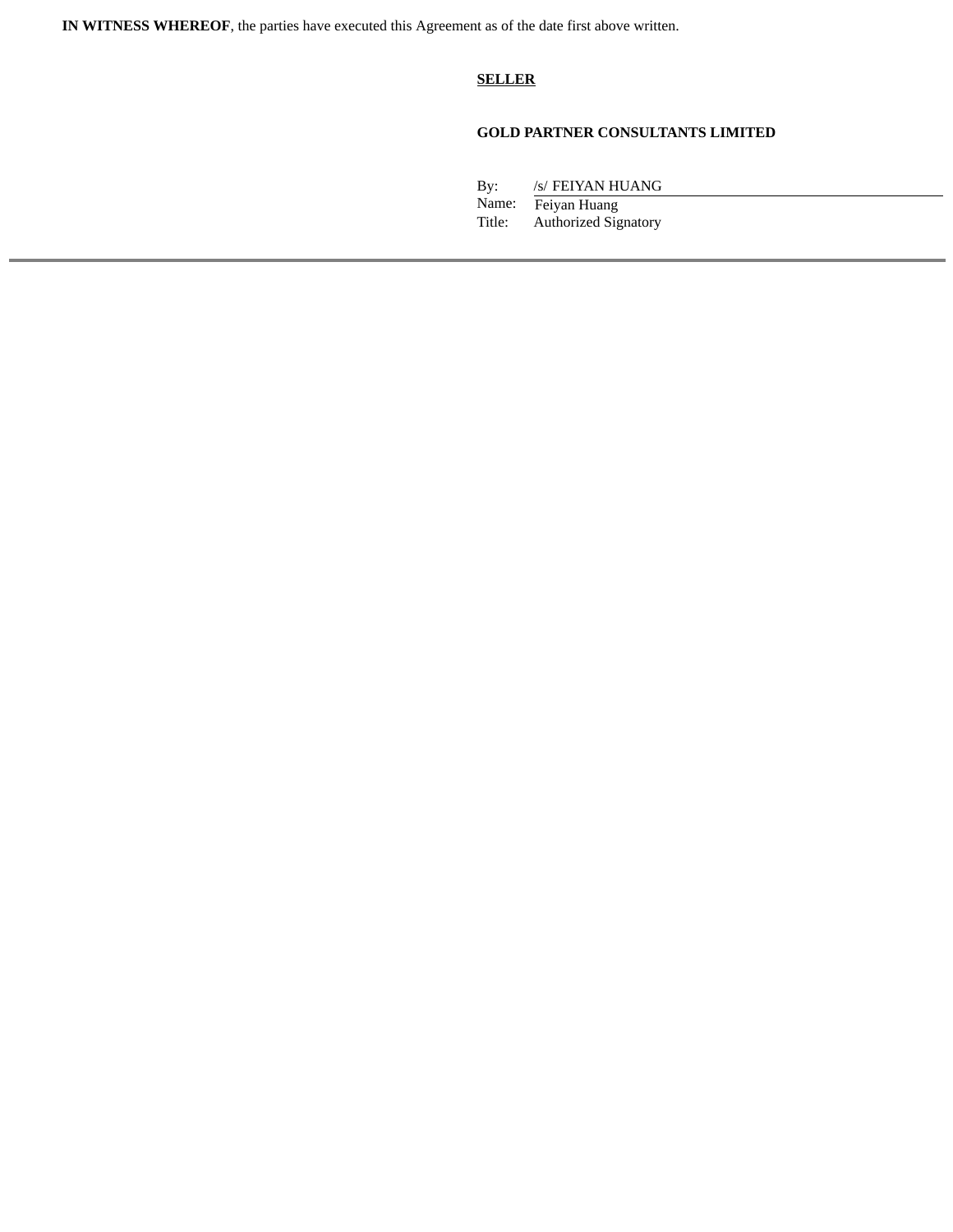**IN WITNESS WHEREOF**, the parties have executed this Agreement as of the date first above written.

## **PURCHASER**

## **TIME PARTNERS L.P.**

By: Time Evergreen Capital Investment, Inc., its general partner

| Bv:    | /s/ LEE LIGANG ZHANG        |
|--------|-----------------------------|
|        | Name: Lee Ligang Zhang      |
| Title: | <b>Authorized Signatory</b> |

By: CTS Capital Co. Ltd, its general partner

By: /s/ SONG ZHANG Name: Song Zhang Title: Authorized Signatory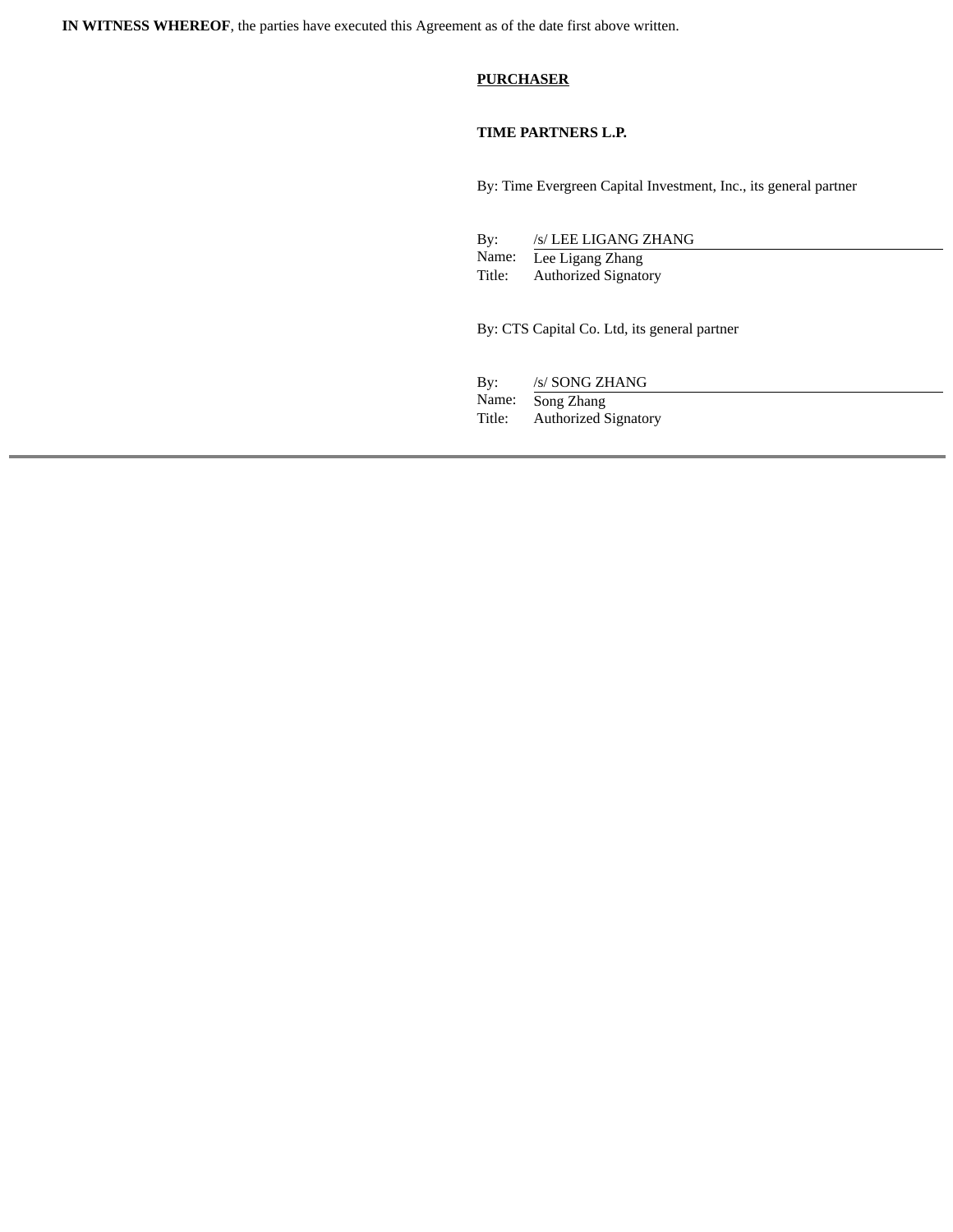## **ANNEX A**

#### **Defined Terms**

(a) "ADS" has the meaning set forth in the Recitals.

(b) "Business Day" means a day (other than Saturdays, Sundays or statutory holidays) on which banks generally are open to the public for business in the People's Republic of China, Hong Kong and the United States of America.

- (c) "Class A Common Shares" has the meaning set forth in the Recitals.
- (d) "Closing" has the meaning set forth in Section 2.1.
- (e) "Company" has the meaning set forth in the Recitals.
- (f) "Conversion" has the meaning set forth in Section  $2.2(b)$ .

(g) "Encumbrance" means any mortgage, charge, deed of trust, lien, security interest, license, covenant not to sue, option, right of first refusal, right of first offer, or other contingent rights, easement, right of way, pledge, assessment, encumbrance or restriction of any nature whatsoever.

- (h) "HKIAC" means Hong Kong International Arbitration Centre.
- (i) "Hong Kong" means Hong Kong Special Administrative Region of the People's Republic of China.
- (j) "Merger Agreement" has the meaning set forth in the Recitals.
- (k) "Merger Sub" has the meaning set forth in the Recitals.
- (l) "Parent" has the meaning set forth in the Recitals.
- (m) "PDF" has the meaning set forth in Section 5.10.
- (n) "Purchase Price" has the meaning set forth in Section 1.
- (o) "Transferred Shares" has the meaning set forth in the Recitals.
- (p) "UNCITRAL" means the United Nations Commission on International Trade Law.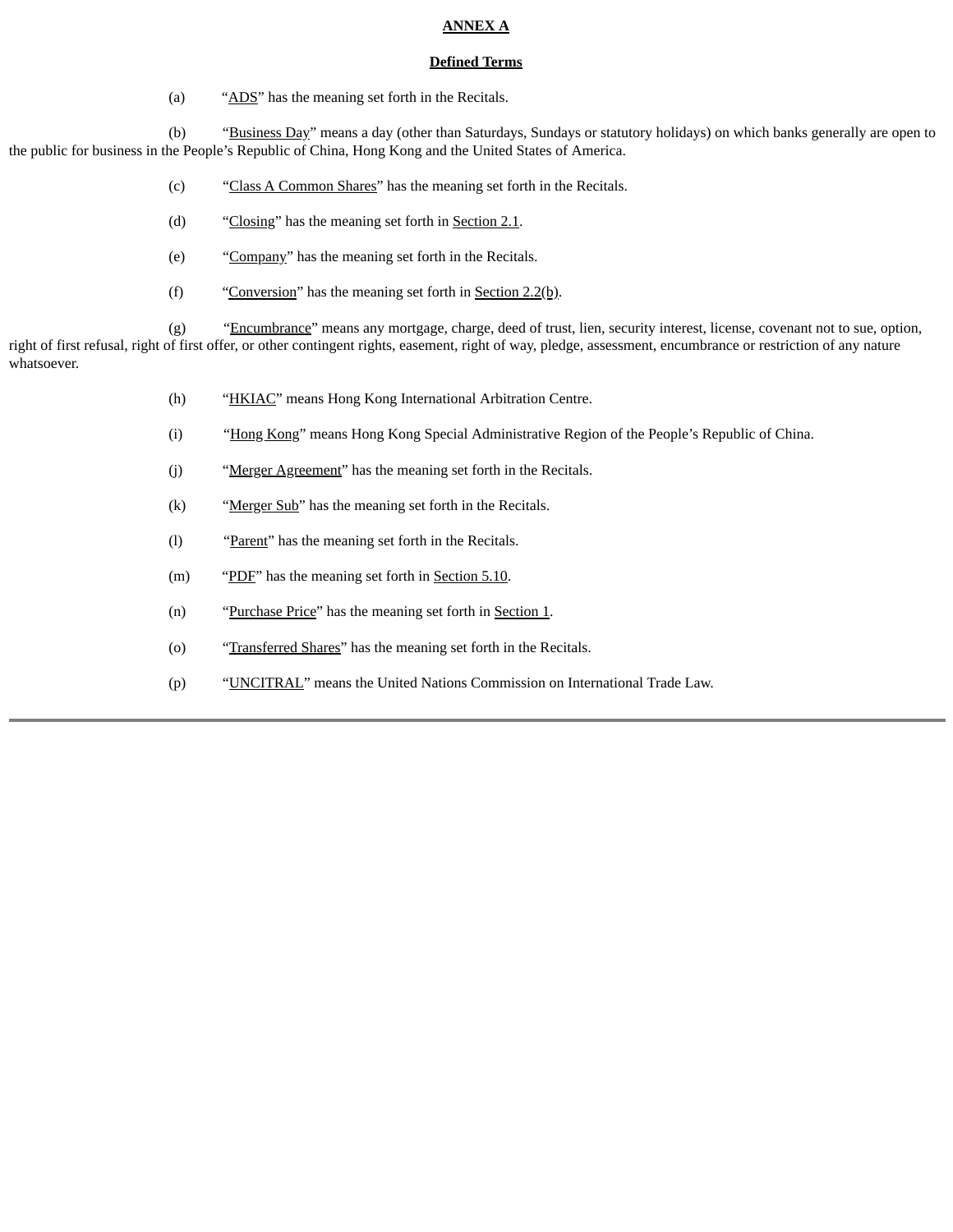#### **This Deed of Release** is made the 18th of January 2019

**By:**

## (1) **GOPHER GLOBAL CREDIT FUND II** (the "**Mortgagee**").

#### **In Favour of:**

(2) **SHANGHAIMED, INC.** of a company incorporated and existing under the laws of the British Virgin Islands (registration number: 572820) with its registered office at Moore Stephens International Services (BVI) Limited, Palm Grove House, P.O. Box 3186, Wickhams Cay I, Road Town, Tortola, British Virgin Islands (the "**Mortgagor**").

#### **Whereas:**

- (A) Pursuant to the term loan facility agreement dated 24 August 2018, between the Mortgagor as borrower and the Mortgagee as lender (the "**Agreement**"), the Mortgagee provided to the Mortgagor a US Dollar term loan facility in an aggregate amount equal to US\$11,000,000, subject to the terms and conditions set out in the Agreement.
- (B) Pursuant to an equitable mortgage over shares in iKang Healthcare Group, Inc. (the "**Company**") between the Mortgagor and the Mortgagee dated 24 August 2018 (the "**Share Mortgage**"), the Mortgagor secured the Secured Obligations (as defined in the Share Mortgage) due, owing or payable by the Mortgagor.
- (C) Concurrently with the occurrence of the Merger Effective Date and the creation of Security under the Holdco Share Mortgage (as defined in the Agreement) pursuant to the terms and conditions of the Agreement, the Mortgagee has agreed to release all the security created by the Share Mortgage over and in respect of Mortgaged Shares (as defined in the Share Mortgage) and discharge the Mortgagor from all obligations owed under or pursuant to the Share Mortgage.

## **Now this Deed witnesseth** as follows:

#### **1 Release**

With effect from the date of this Deed, the Mortgagee:

- (a) hereby acknowledges the full discharge of the Secured Obligations;
- (b) hereby releases the Mortgaged Shares (the "**Secured Property**") from the Share Mortgage;
- (c) hereby assigns to the Mortgagor all of the Mortgagee's right, title, benefit and interest in and to the Secured Property created under or pursuant to the Share Mortgage so that, from the date of this Deed, the same shall be held by the Mortgagor free and discharged from all security and encumbrances created under or pursuant to the Share Mortgage;
- (d) hereby releases and discharges the Mortgagor from all obligations, liabilities, costs, claims and demands of any nature arising under or pursuant to the Share Mortgage;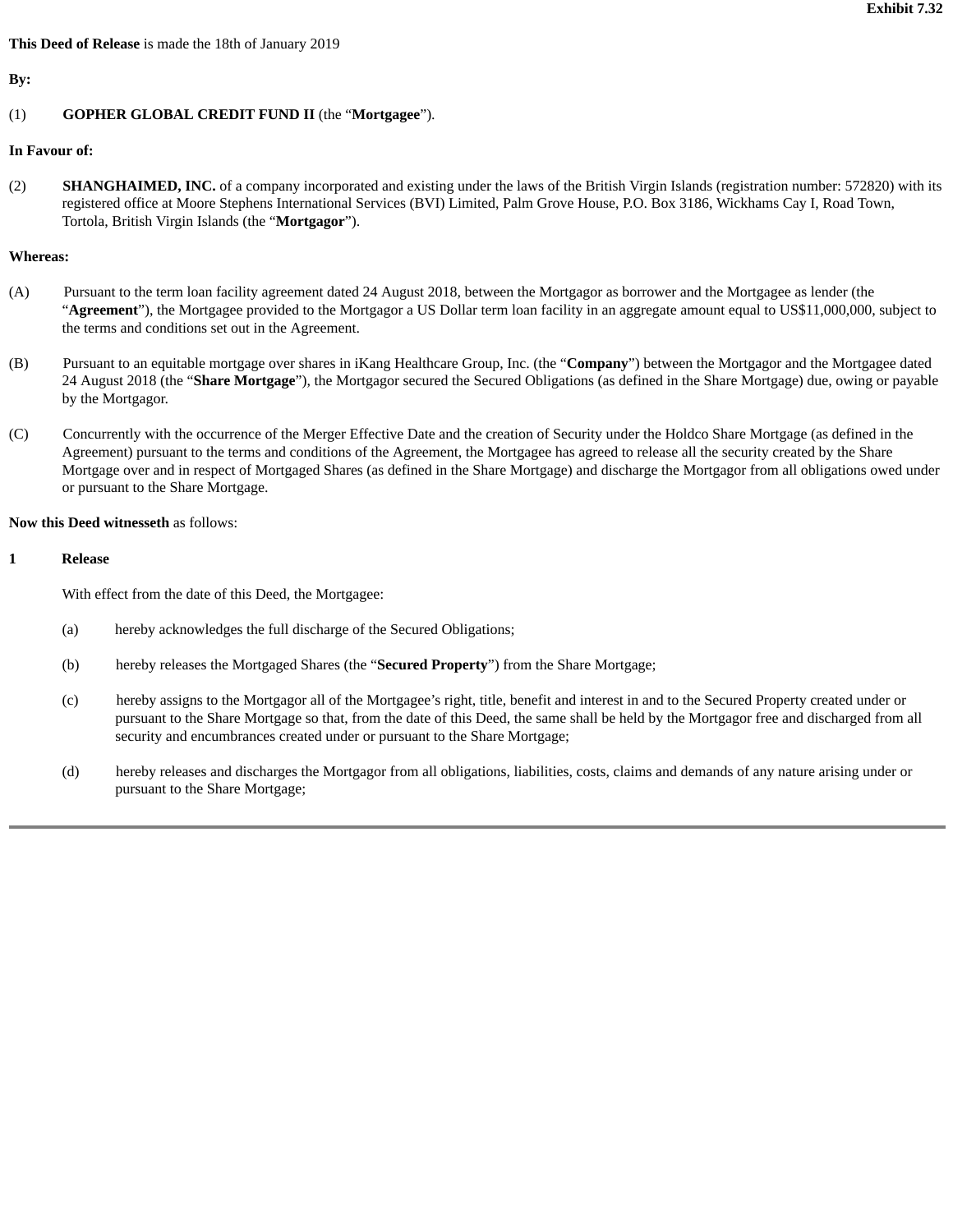- (e) shall, as soon as reasonably practicable following execution of this Deed deliver to the Mortgagor:
	- (i) all certificates (if any) and other documents of title relating to the Mortgaged Shares delivered pursuant to Clause 4.1 of the Share Mortgage;
	- (ii) the executed but undated share transfer form delivered pursuant to Clause 4.2 of the Share Mortgage; and
	- (iii) all other documents and information delivered to the Mortgagee under or pursuant to the Share Mortgage; and
- (f) hereby consents to the removal of the notation of the existence of the Share Mortgage from the register of members of the Company.

### **2 Revocation of Power of Attorney**

The Mortgagor, with the consent of the Mortgagee, hereby revokes the power of attorney contained in the Share Mortgage and every power and authority thereby conferred provided that:

- (a) nothing herein contained shall affect the validity of any act or thing done by the Mortgagee pursuant to such power of attorney prior to the date of execution of this Deed; and
- (b) such power of attorney shall be deemed not to have been revoked if any release, discharge or assignment shall be in any way be void by reason of any payment being set aside or proving invalid or which would otherwise permit the same to be reinstated under and in accordance with the Share Mortgage.

#### **3 Further Assurance**

The Mortgagee agrees that it will (at the cost and expense of the Mortgagor) do or procure the doing of all things and/or execute all documents as may reasonably be necessary to give effect to this Deed.

#### **4 Counterparts**

This Deed may be executed in any number of counterparts and all such counterparts taken together shall be deemed to constitute one and the same instrument.

#### **5 Law and Jurisdiction**

This Deed shall be governed by, and construed in accordance with, the laws of the Cayman Islands.

**In witness whereof** this Deed has been executed and delivered as deed on the day and year first above written.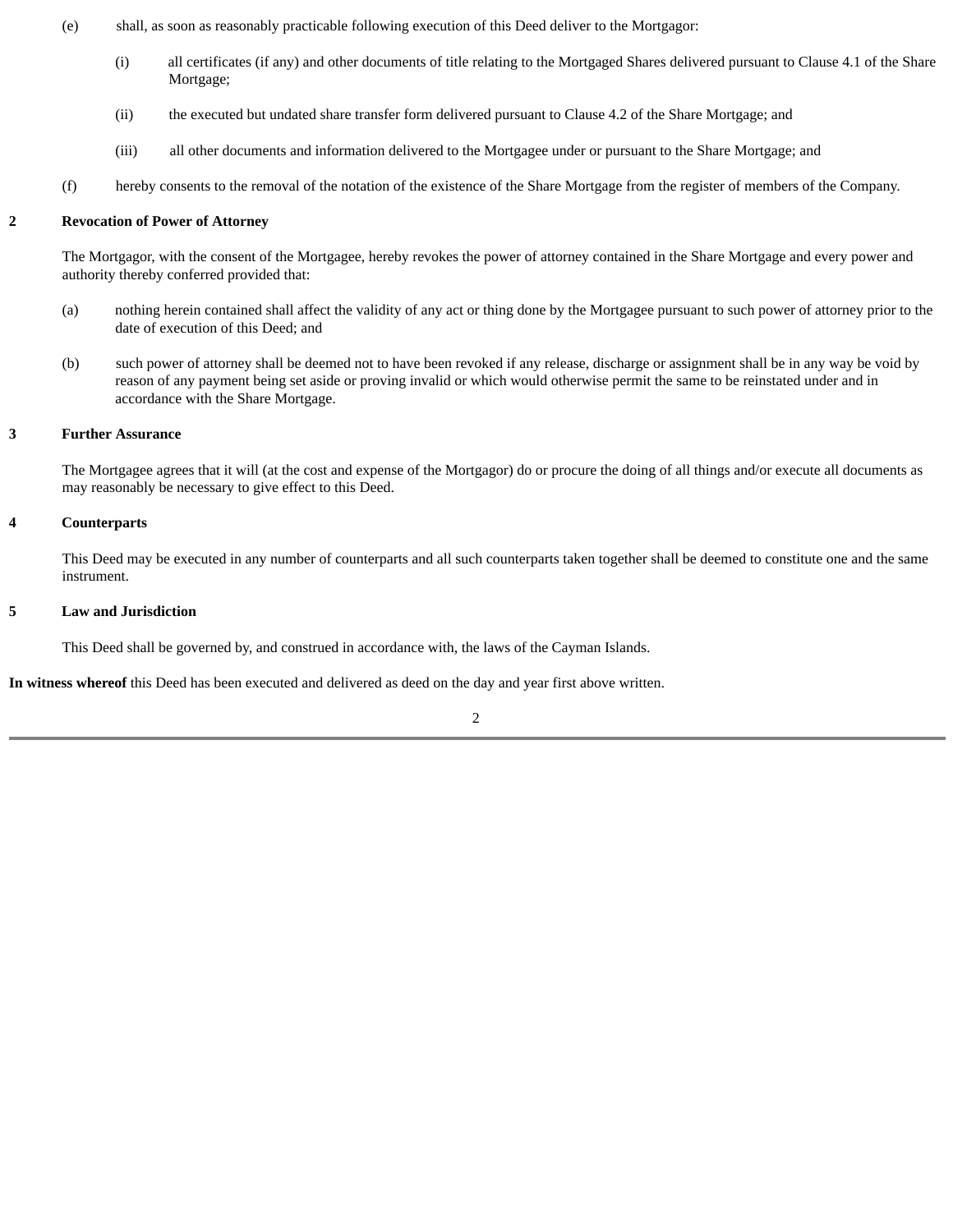| <b>EXECUTED AS A DEED</b><br>By the Mortgagee<br>acting by: LIU HUI                                     | /s/ LIU HUI<br>Director |                  |
|---------------------------------------------------------------------------------------------------------|-------------------------|------------------|
| <b>EXECUTED AS A DEED</b><br>By the Mortgagor<br>Signed by<br>for and on behalf of<br>SHANGHAIMED, INC. | Director                | /s/ LIGANG ZHANG |